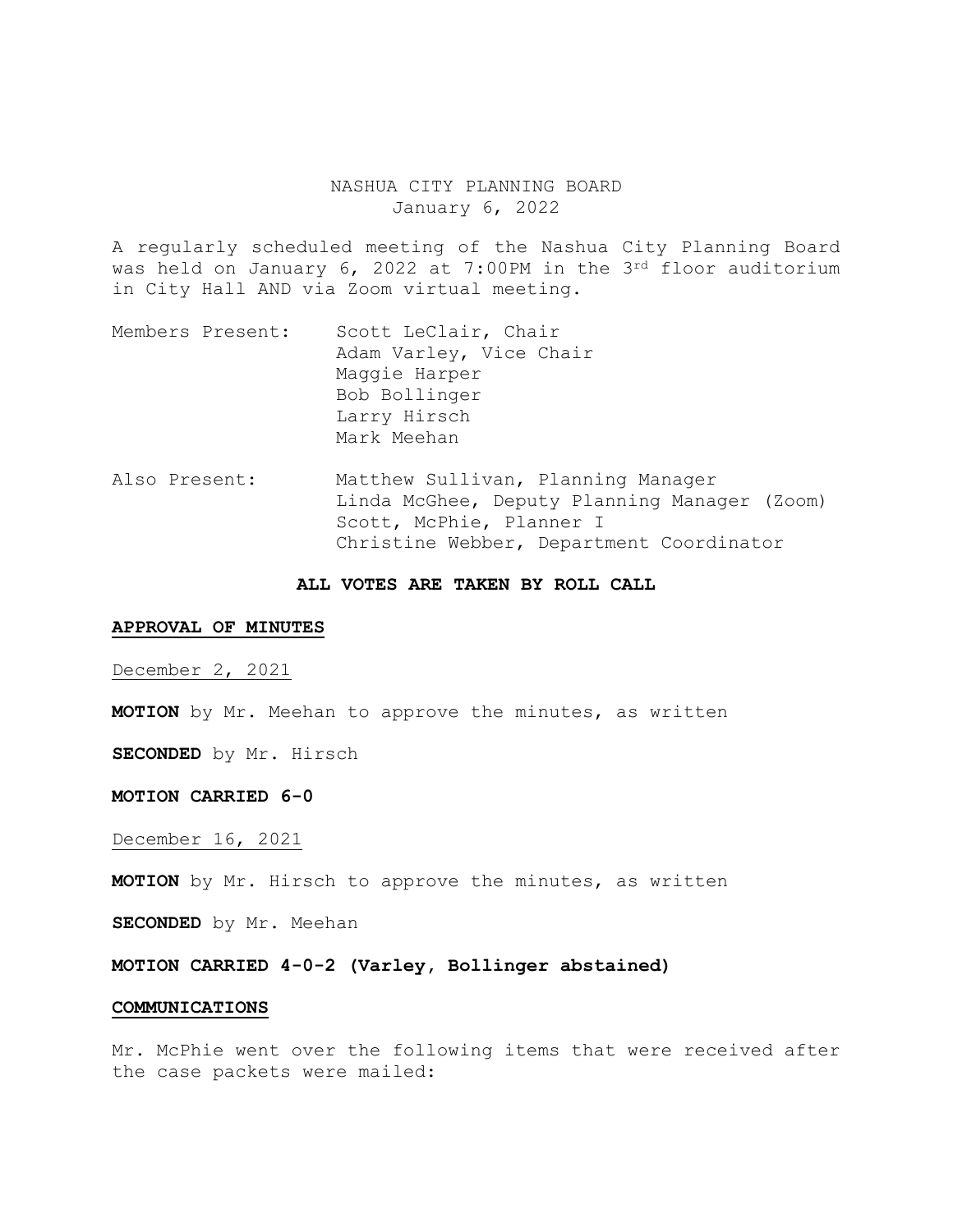- A21-0256, 303 Main St
	- o NH Code Administrative Health Topic Letter
	- o Greater Nashua Smart Start coalition Letter
	- o E-mail from Mike Apfellberg, President, United Way of Greater Nashua
	- o E-mail from Carol Baldwin, Executive Director, Nashua Adult Learning Center
	- o E-mail from Heather Raymond, President, Nashua Board of Education
	- o E-mail from Sandra Pratt, Bilingual Service Director, Gateway Community Services
- A21-0267, 131 West Glenwood St
	- o Paul Chisholm, Keach Nordstrom Associates, waiver letter existing conditions
	- o E-mail from Sean Azarowski
	- o Paul Chisholm, Keach Nordstrom Associates, waiver letter architectural materials
	- o E-mail from Wayne Husband, Senior Traffic Engineer, contribution D.W. Highway corridor account
	- o Paul Chisholm, Keach Nordstrom Associates, improved architectural features letter
- A21-0286, 11 Northwest Blvd
	- o Joe Mendola, Street Construction Engineer, Engineering Comments letter
	- o E-mail from Wayne Husband, Senior Traffic Engineer, contribution East Hollis Street corridor account
	- o E-mail from Mark Rapaglia, Nashua Fire Marshall

#### **REPORT OF CHAIR, COMMITTEE & LIAISON**

Historic District Commission: Ms. Harper provided a summary of the December 27, 2021 meeting

## **PROCEDURES OF THE MEETING**

After the legal notice of each conditional, special use permit, site plan or subdivision plan is read by the Chair, the Board will determine if that the application is complete and ready for the Board to take jurisdiction. The public hearing will begin at which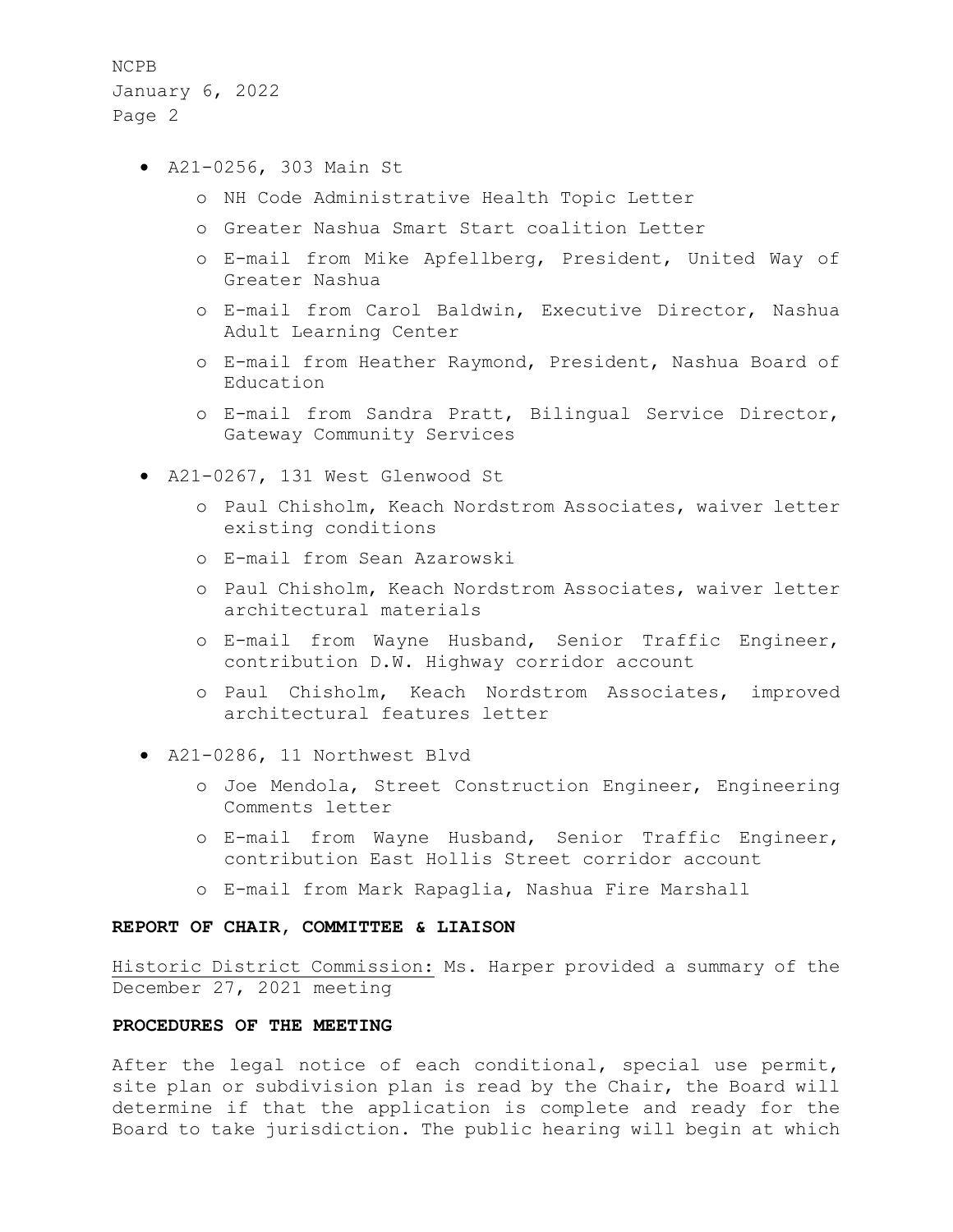time the applicant or representative will be given time to present an overview and description of their project. The applicant shall speak to whether or not they agree with recommended staff stipulations. The Board will then have an opportunity to ask questions of the applicant or staff.

The Chair will then ask for testimony from the audience. First anyone wishing to speak in opposition or with concern to the plan may speak. Please come forward to the microphone, state their name and address for the record. This would be the time to ask questions they may have regarding the plan. Next public testimony will come from anyone wishing to speak in favor of the plan. The applicant will then be allowed a rebuttal period at which time they shall speak to any issues or concerns raised by prior public testimony.

One public member will then be granted an opportunity to speak to those issues brought by the applicant during their rebuttal period. The Board will then ask any relevant follow-up questions of the applicant if need be.

After this is completed the public hearing will end and the Board will resume the public meeting at which time the Board will deliberate and vote on the application before us. The Board asks that both sides keep their remarks to the subject at hand and try not to repeat what has already been said.

Above all, the Board wants to be fair to everyone and make the best possible decision based on the testimony presented and all applicable approval criteria established in the Nashua Revised Ordinances for conditional, special use permits, site plans and subdivisions. Thank you for your interest and courteous attention. Please turn off your cell phones and pagers at this time.

## **OLD BUSINESS – CONDITIONAL USE PERMITS**

None

## **OLD BUSINESS – SUBDIVISION PLANS**

**A21-0177** Jigna & Sachin Patel (Owners). Proposed subdivision amendment to move an existing utility easement. Property is located at 69 Cherrywood Drive. Sheet C. Lot 2755. Zoned R-40-Rural Residence (FUOD overlay). Ward 9. **(Tabled to the March 10, 2022 Meeting)**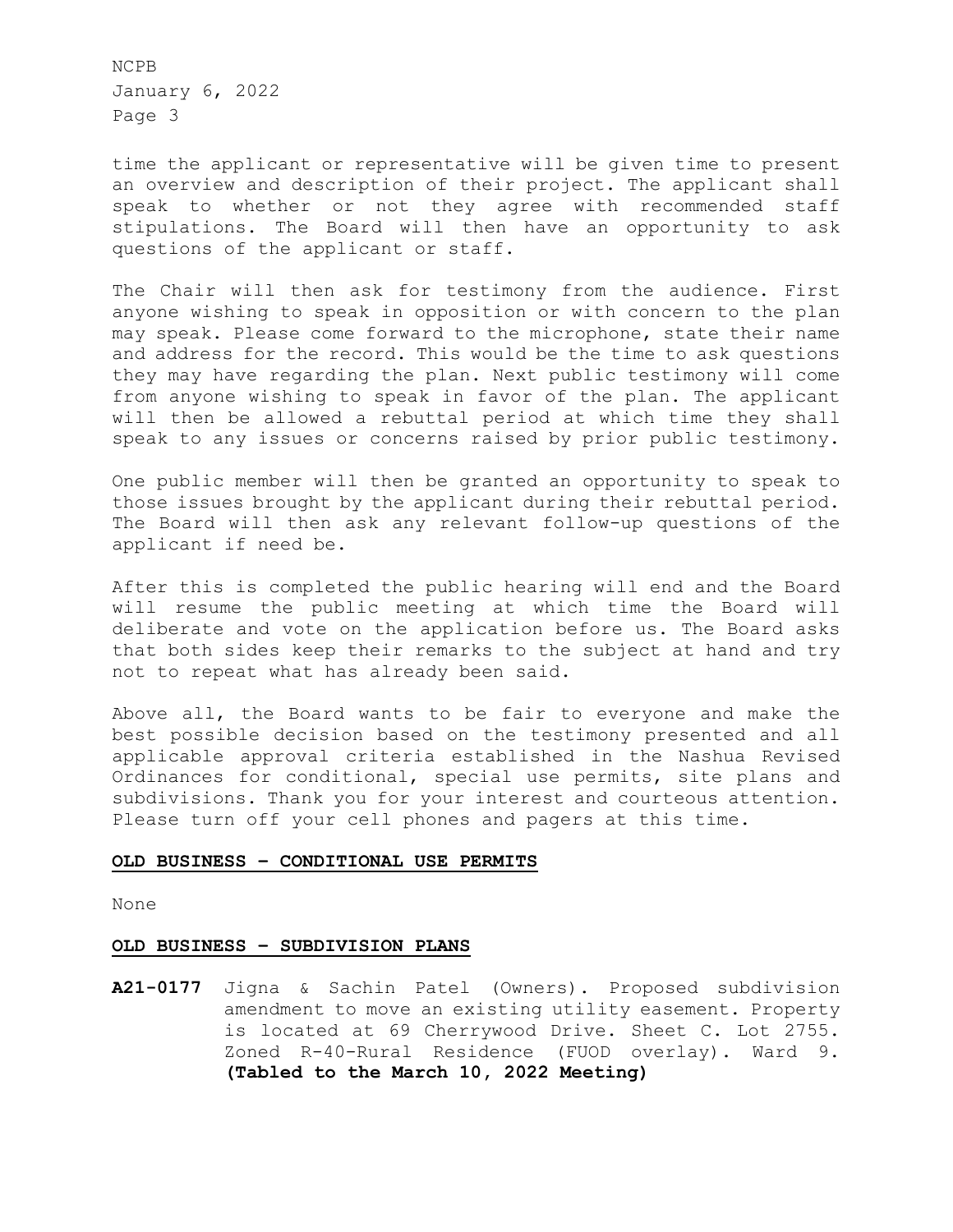### **OLD BUSINESS – SITE PLANS**

**A21-0256** SD Realty LLC (Owner) - Zafar Chaudhary (Applicant) – Proposed change of use to smoke shop and associated site improvements. Property is located at 303 Main Street. Sheet 100 - Lot 5. Zoned "D3/MU" Downtown 3/Mixed Use. Ward 6**. (Tabled from the December 2, 2021 Meeting)**

Mr. LeClair said it looks like they have someone from the applicant in attendance to answer some questions. The Board previously tabled this case because they had concerns about visibility to abutters and the intent of the use.

**MOTION** by Mr. Varley to remove the case from the table

**SECONDED** by Mr. Meehan

#### **MOTION CARRIED 6-0**

# Katherine Weiss, Landscape Architect/Project Manager, Bedford Design Consultants, 592 Harvey Rd, Manchester, NH

Ms. Weiss introduced herself as the project manager, representing the applicant. With her via Zoom is the owner, Daniel Chitari.

Ms. Weiss said they were here on December 2<sup>nd</sup> for a change of use proposal. The existing use is a restaurant, and the new use is a smoke shop. They were asked to come back and discuss what exactly will be happening at the smoke shop, and to meet with the abutters to talk about mitigating or screening the use.

Ms. Weiss said she met with the abutters on Monday, Carol Baldwin and Jane Marquis of the Adult Learning Center. She showed photos of the view from the site towards the ALC. They discussed various ways to create a visual barrier, and adding "No Smoking on Premises" signs, as well as replacing the chain link fence with a privacy fence. Vegetative screening would be difficult with the parking where it is situated. During the meeting the abutters expressed their feeling that none of these would mitigate their concerns, so she spoke with the owner and came up with a few ideas on their own.

Ms. Weiss said they are proposing to install six "No Loitering or Smoking on Premises" signs onsite. She said the abutters are also concerned about the gas station across the street where there are large groups of people being loud, so they will add loitering to the sign. They are also proposing a 3-ft retaining wall along a portion of the western property line to screen a good portion of the parking area, and putting some evergreen yews on top of that. At time of planting, that will provide an 8-ft buffer.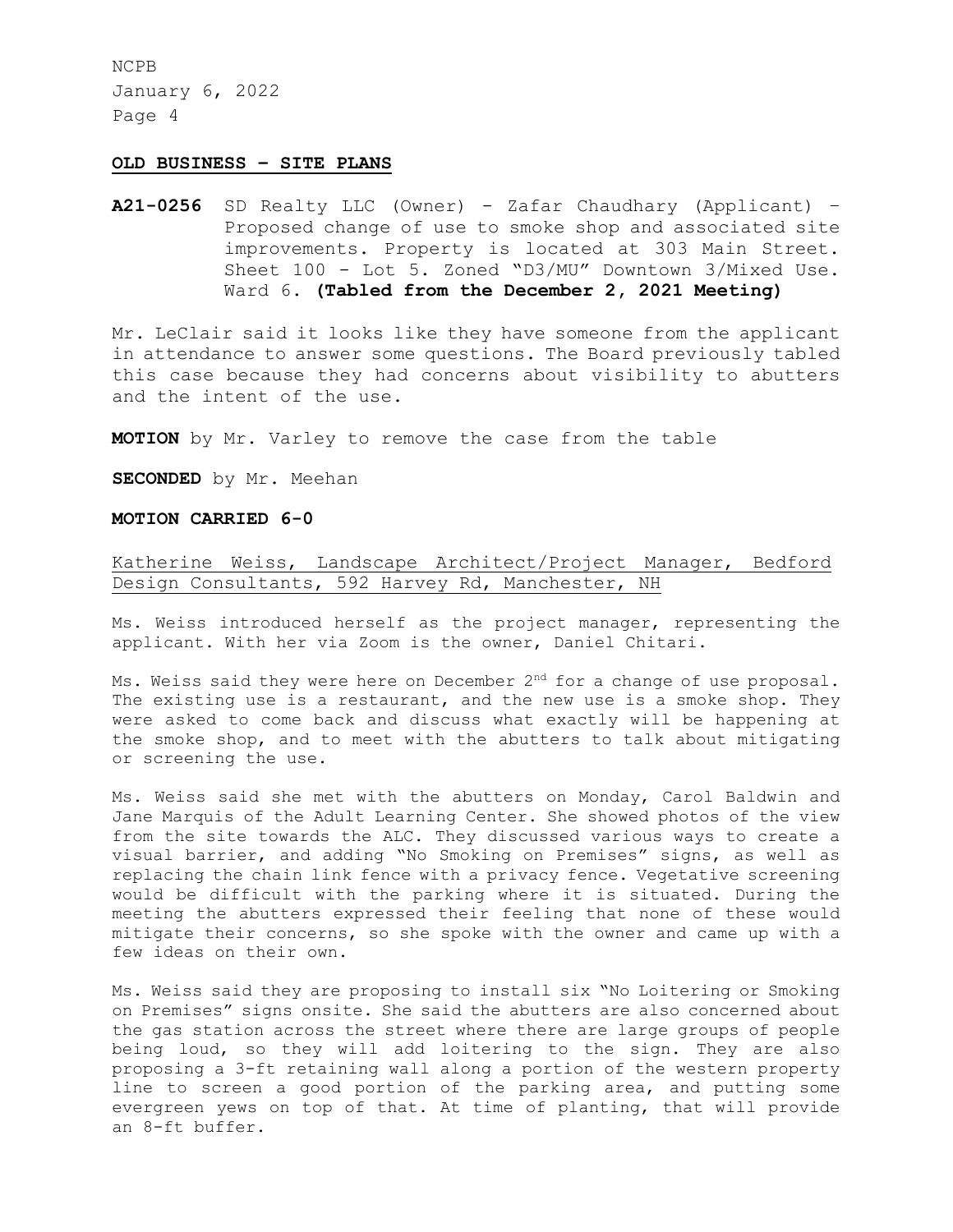# Daniel Chitari, Owner, [Address Unknown]

Mr. Chitari said the store would be mostly vapes and cigarettes, with convenience items being snacks, candy, and drinks. There will be no smoking on premises; they want people to buy things and leave. He said it's basically like a convenience store.

Mr. LeClair asked for hours of operation.

Mr. Chitari said they already have a few stores in Salem and Seabrook, and they would be doing the same hours. Their proposed hours are 7AM-10PM.

Mr. Meehan asked if this is a convenience store.

Mr. Chitari said yes.

Mr. LeClair asked for clarification on what he is intending to sell.

Mr. Chitari said cigarettes, vapes, candy, and drinks. It's more like a convenience store, with emphasis on the vape portion.

Mr. Hirsch asked if smoking will be permitted on the property.

Mr. Chitari said no, smoking will not be allowed inside or outside of the building.

Mr. LeClair asked what they propose to do where the fences are.

Ms. Weiss said they are not proposing anything in between right now. It is currently a grassed area.

Mr. LeClair said asked where the retaining wall will be.

Ms. Weiss said between the two properties. She showed the landscaping plan to the Board.

Mr. LeClair asked to see the proposed signage.

Ms. Weiss showed an image of the proposed signage on the building.

Mr. Meehan asked about the other improvements to the site. From the previous proposal he recalls that they will be removing pavement and installing vegetation.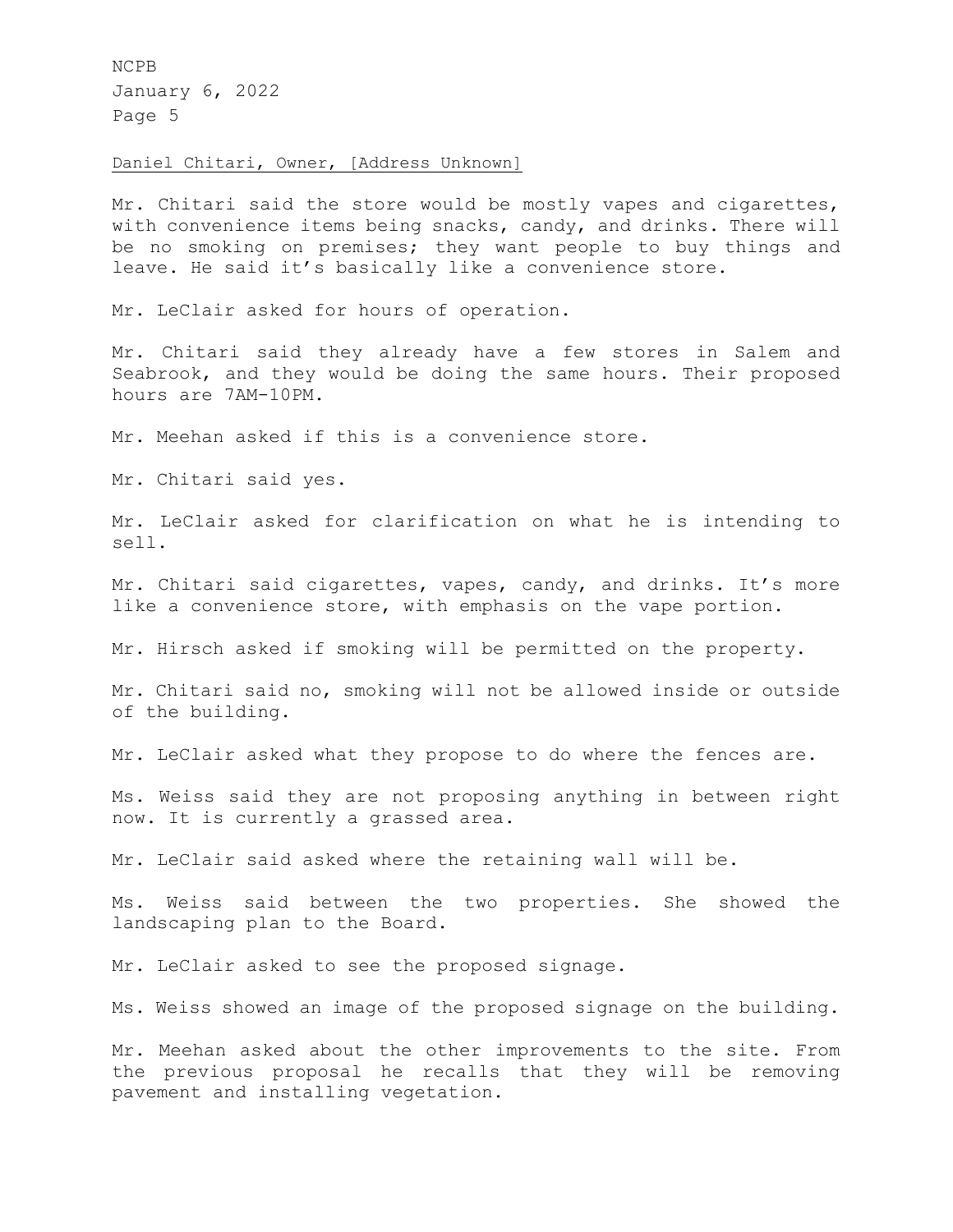Ms. Weiss said right now the site is pretty much entirely paved. They are planning to add grass and landscaping throughout the side, and indicated it on the plan.

Ms. Harper asked if customers have to be 21 to enter the shop, or to purchase tobacco products.

Mr. Chitari said you have to be over 21 to buy tobacco.

Ms. Harper asked about entering the store itself.

Mr. Chitari said they need to be 21 to enter the smoke shop.

Mr. Meehan said he is confused. This is called The Smoke Shop that is the designated name they want to use. But this is a convenience store where they want to sell candy, soft drinks, vaping products, and cigarettes, but you have to be 21 years old to enter? Is that all correct?

Mr. Chitari said yes. The requirement for all other stores is that you have to be 21 to enter. They don't have a crazy amount of candy. In order to buy stuff or check out at the counter, you have to be 21.

### **SPEAKING IN FAVOR**

None

### **SPEAKING IN OPPOSITION**

### Mike Apfelburg, United Way, 20 Broad St, Nashua NH

Mr. Apfelburg introduced himself as the President of United Way. His organization is concerned with the proposal to site a smoke shop at the former Poor Pierre's, directly adjacent to the ALC. This is an agency which provides educational programs to people of all ages, including preschoolers, as well as adolescents working to achieve their degree or improve their English proficiency. There is a large number of under aged youth on a regular basis. He believes it is unwise to allow a smoke shop to be placed in this environment. There is no shortage of data to prove that east access to tobacco products is a primary contributor to higher rates of use. The products today are targeted, with their appealing flavors, specifically to youth. These highly addictive products are extremely unhealthy for the consumer.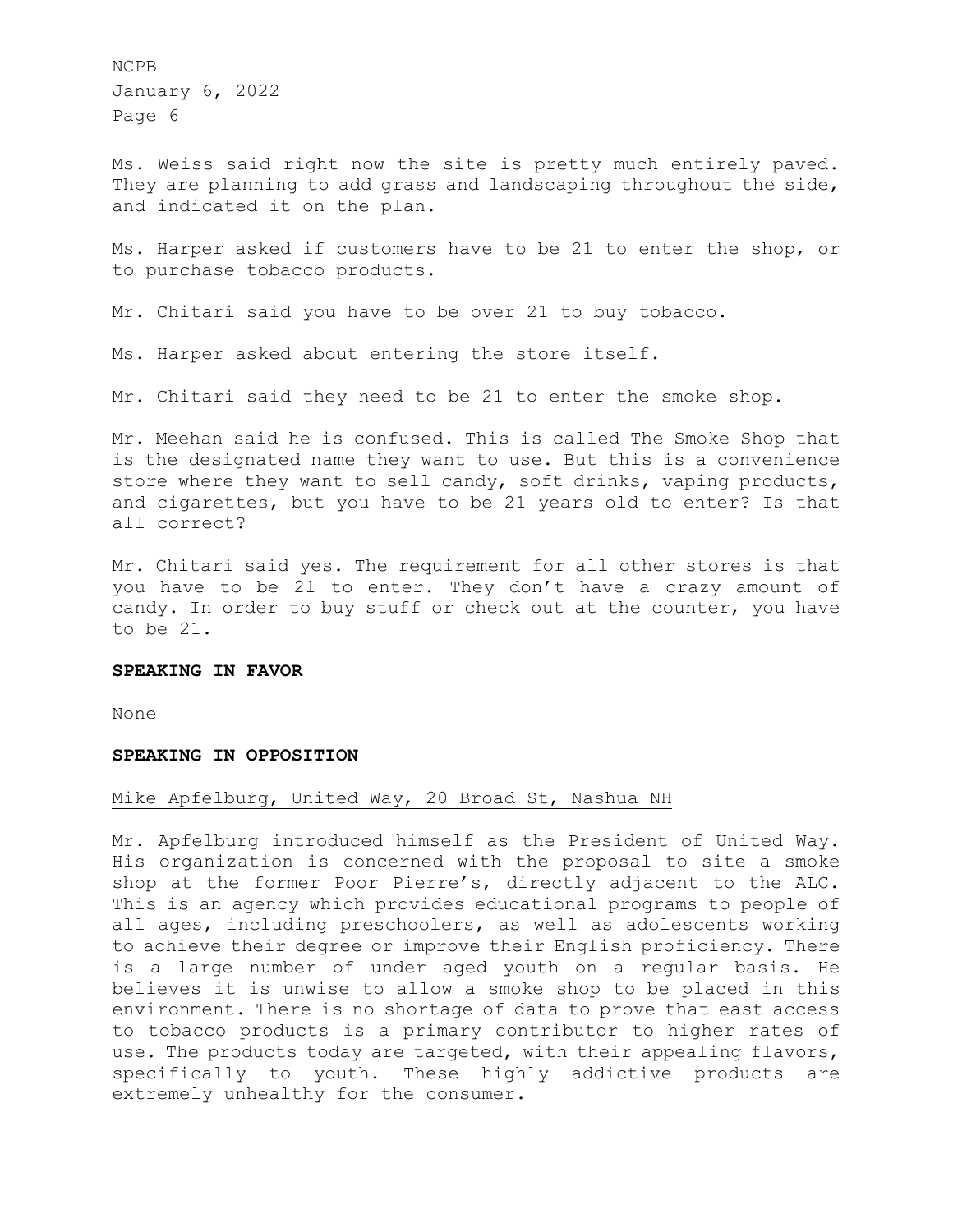Mr. Apfelburg asked if they really want to approve this business in that location. He said that they may have no choice. But if they did have the choice, they would say it is a bad idea. There doesn't appear to be any current legal basis for declining this business and expansion into selling marijuana products when the time arrives in New Hampshire that cannabis is available in retail stores are allowed. He thinks they should act now to prevent this business from collocating with youth organizations or schools because of the inherent risk to health and safety. To that end, they have begun working with city leadership to amend the zoning ordinances in a way that in the future give them more firm footing for denying such a business in such a location. United Way is committed to creating a healthy community. It is critical to ensure that the youth are protected and safe to the extent possible.

### Carol Baldwin, Adult Learning Center, 42 Diamondback Rd, Nashua NH

Ms. Baldwin said when she spoke in December, she focused on how the play yard abuts the property where the smoke house will be. This meeting, she wants to talk about another group they serve, teenagers. They run the largest HiSET prep and testing program in NH. HiSET is the new GED. Teenagers who have dropped out of high school come to their program to assess their ability to pass the HiSET exam. Most of these teens need to take classes, and will be with the program for months or years. Annually, they serve 200 teenagers.

Ms. Baldwin said the teenagers who come to them are coping with other challenges such as poverty or homelessness. They often lack a strong parent and are more susceptible to the lure of advertising, particularly for tobacco products. According to the CDC, youth use of tobacco products in any form is unsafe. Use of tobacco is usually established in adolescence. Nine out of ten cigarette users first smoked before 19 years old. According to the Preventing Tobacco Addiction Association, New Hampshire's use of electronic vape among youth remains among the highest in the nation. Teenage vaping continues to be a large concern among public health officials in the state. Factors associated with youth tobacco use include advertising, accessibility, and smoke house locations in lower socioeconomic areas.

Ms. Baldwin said she is work with Mr. Apfelburg and other concerned citizens to draft an ordinance to prevent this. Unfortunately, she has come to understand that she will likely be the poster child for "don't let this happen to you".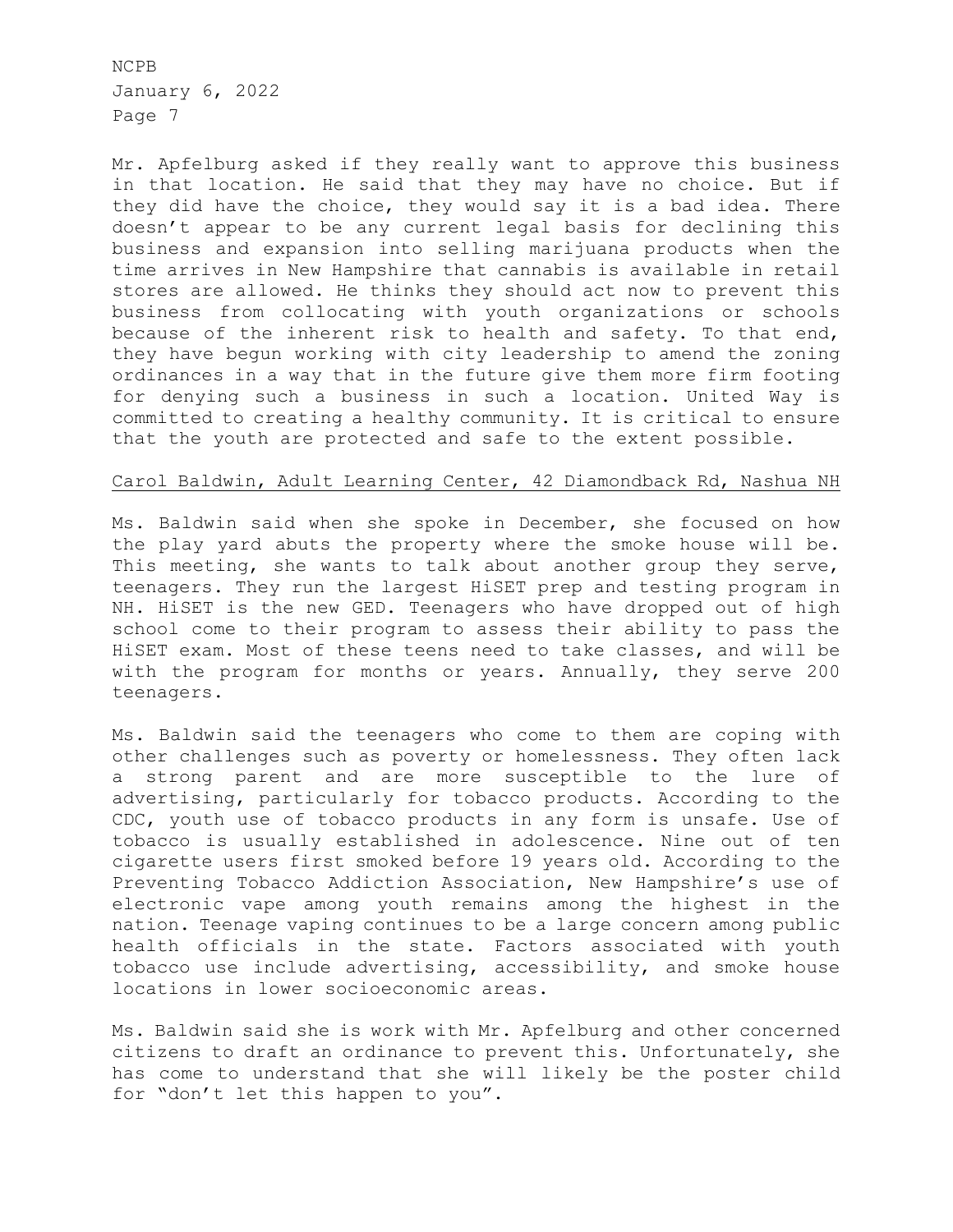### Christina Cruz, Nashua Prevention Coalition

Ms. Cruz said 480,000 people die from smoking or secondhand smoke each year. She said 4,800 youth per day smoke their first cigarette. She said nine out of ten smokers start by the age of 18. She said cigarette smoking remains the leading cause of preventable death in the US. She said 1,300 people die each day in the US due to smoking related diseases, with 158 in NH. She agrees with statements made by Ms. Baldwin and Mr. Apfelburg, and asked if they really need another smoke shop.

Ms. Cruz said the Nashua Prevention Coalition's mission is healthy children grow healthy communities. She asks the Board to consider denying this proposal.

## Janet Veluk, 41 Roy St, Nashua NH

Ms. Veluk said she is a retired health education teacher. With all of the Elm St students walking by this facility, they will see the signage in the window. If anyone has ever gone by any convenience store or smoke shop, they are highly influenced by those images. They spent years to reduce the number of signage with little luck. They already have a tobacco store near Allds Street and near Walgreens. Within less than a half a mile are two other shops where people can get their addiction fixed. Nicotine is the most addictive substance, and is more addictive than heroin.

Ms. Veluk said in prevention they have something called an assessment of risk. The lower the perceived risk, the higher the usage. The applicant claims that they will card everyone that will walk in. However, just walking by reduces the perception of risk. Here they have another facility selling something that is dangerous to young people and their developing brains. She said a young person's brain does not fully develop until they are 25, including their ability to make decisions appropriately. As a resident and former teacher, she has used her entire career to have kids grow up healthy and productive, and not have to deal with illnesses from using cigarettes or vape products.

Ms. Veluk said one of the things they are now seeing is that vapes are being used for marijuana. She is concerned about 21 year olds buying vape products and selling them at the nearby school for a higher price to younger kids.

## **SPEAKING IN FAVOR - REBUTTAL**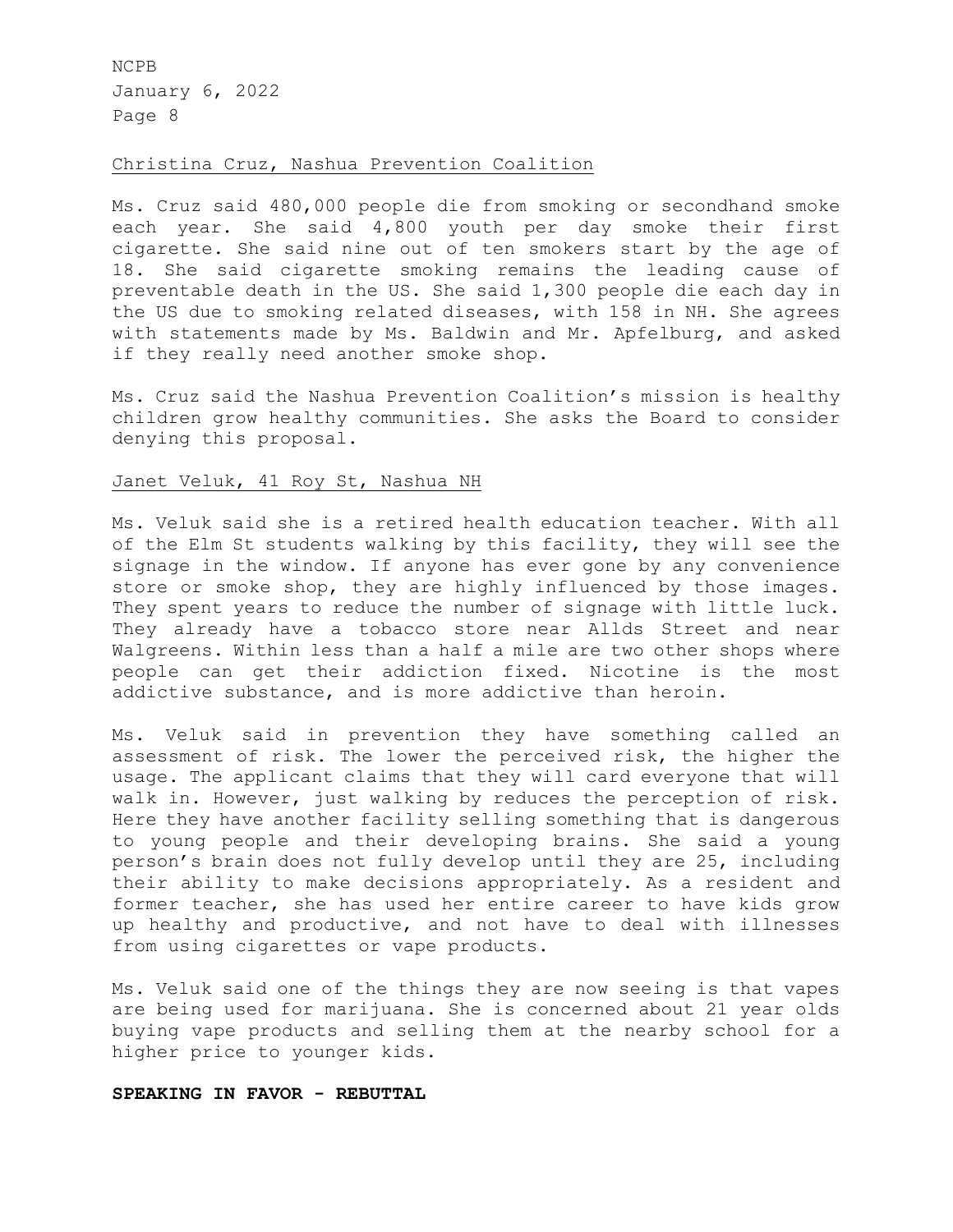## Daniel Chitari, Owner

Mr. Chitari said he understands the concerns raised. He said here are some statistics from their other stores. The majority of their sales are vapes, and most of them are over the age of 50, trying to get off of cigarettes. He admits that cigarettes are very dangerous. But the vapes are saving lives because there is less tar and fewer chemicals. 85% of sales are 50 or older, and the vapes are helping them off cigarettes. There are new vapes that have no nicotine. Their main goal is to get people more into vapes portion. He is not trying to get the younger generation into smoking. They don't like young people in the stores. Less than 10% of their sales are cigarettes.

Mr. Meehan said he understands that to sell tobacco in this state, they have to have a license. He asked if the applicant has a license, or if this plan is the first step towards getting a license.

Mr. Chitari said this is supposed to be the first step. Everything needs to be done before they get a license.

### **PUBLIC MEETING**

Mr. LeClair closed the public hearing and moved into the public meeting. He said they received feedback from the applicant. There have been a few plan changes and attempts at buffering.

Ms. Harper said when she looks at what the site plan approval criteria are for this plan, she doesn't feel it meets all of them. Criteria number five is that the proposed use shall not have significant health and safety impacts on surrounding properties or on the general population of the City. Being right next to a preschool, she doesn't feel it meets that requirement. She said criteria number four is that the proposed use shall be able coexist with the surrounding uses, and the proposed use shall not have significant impact on the surrounding uses. She asked if this coexists with a preschool next door. She referred to criteria number one, and asked if this plan is consistent with the goals, objectives and strategies adopted as part of the City's Master Plan.

Mr. Varley said this would not be the use he would choose for this location. But as the Board, they have to operate within the limits of the zoning ordinances and the criteria they use to determine whether a site plan meets the requirements. A couple of the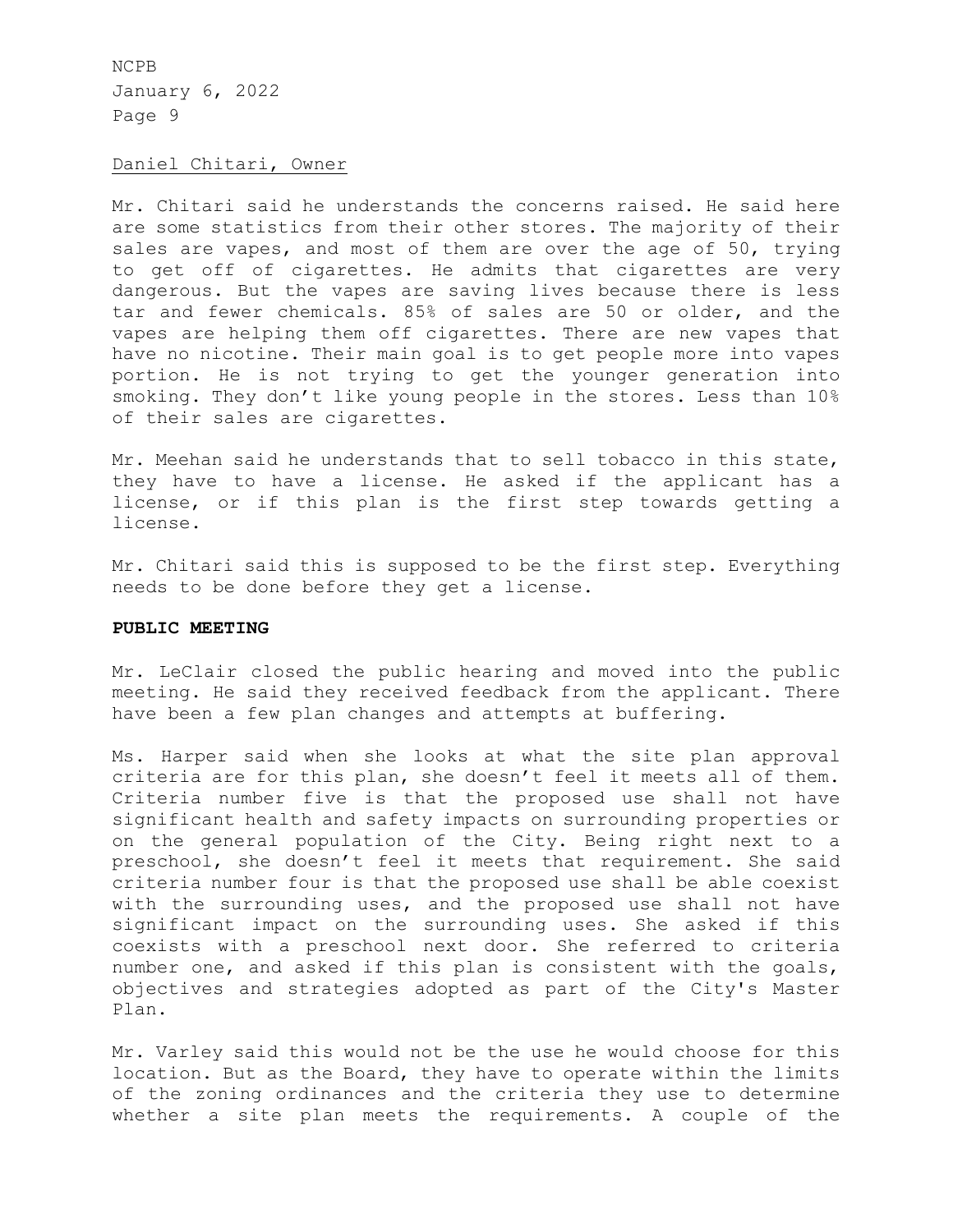commenters noted that there are several other locations in close proximity to this location selling tobacco products, including two smoke shops. He is sympathetic to the concerns and would not choose this as a use, but he doesn't feel there is a basis in the approval criteria for denying the application in light of the other similar uses in close proximity. He referred to number five on the approval criteria, but it seems to speak to the health and safety impacts of the use itself. He believes this is distinguished from what they discussed, which is a secondary impact. The products that people are buying are harmful, but he doesn't know if the use itself poses a health risk. He believes that this is aimed toward the actual activity onsite. He doesn't see a basis for them to make the choice to say that they will not approve this here when it is expressly permitted under the zoning ordinances. He doesn't see them having the discretion to do that.

Mr. Meehan referred to criteria number four, that the proposed use shall coexist and not have significant impact. They have had abutters who are very clear in their belief that this does. How do they weigh that?

Mr. Varley said the Board of Aldermen have adopted these zoning ordinances and established the parameters of what they think are uses consistent with one another in a zone. In this case, they have not limited the uses of this zone. It's a use that is permitted by right. When he looks at criteria 4, he believes that is a high bar to say they cannot coexist. Like an industrial use in a residential neighborhood. Given that there are other similar uses in the area, he doesn't see that. There is a gas station equidistant from the school that also sells tobacco. He recognizes that there may be other equally valid interpretations, but that is his take.

Mr. Hirsch said he abhors smoking, but cannot possibly see how they can deny this. It is permitted by the zoning regulations.

Mr. LeClair said the Board has limitations on what they can do, but they have significant latitude on how the building looks, how the site is laid out, and how the traffic and pedestrian flow of the site works. He thinks things like signage are purely in their jurisdiction. There is the land, and the building, and the use. If people are concerned about the visibility of the building, they can limit the hours, the visibility, the aesthetics, they can limit the site. They can require more buffering. That is within their jurisdiction. If the Board is not happy with those things, they can comment on that and demand more of the applicant. They can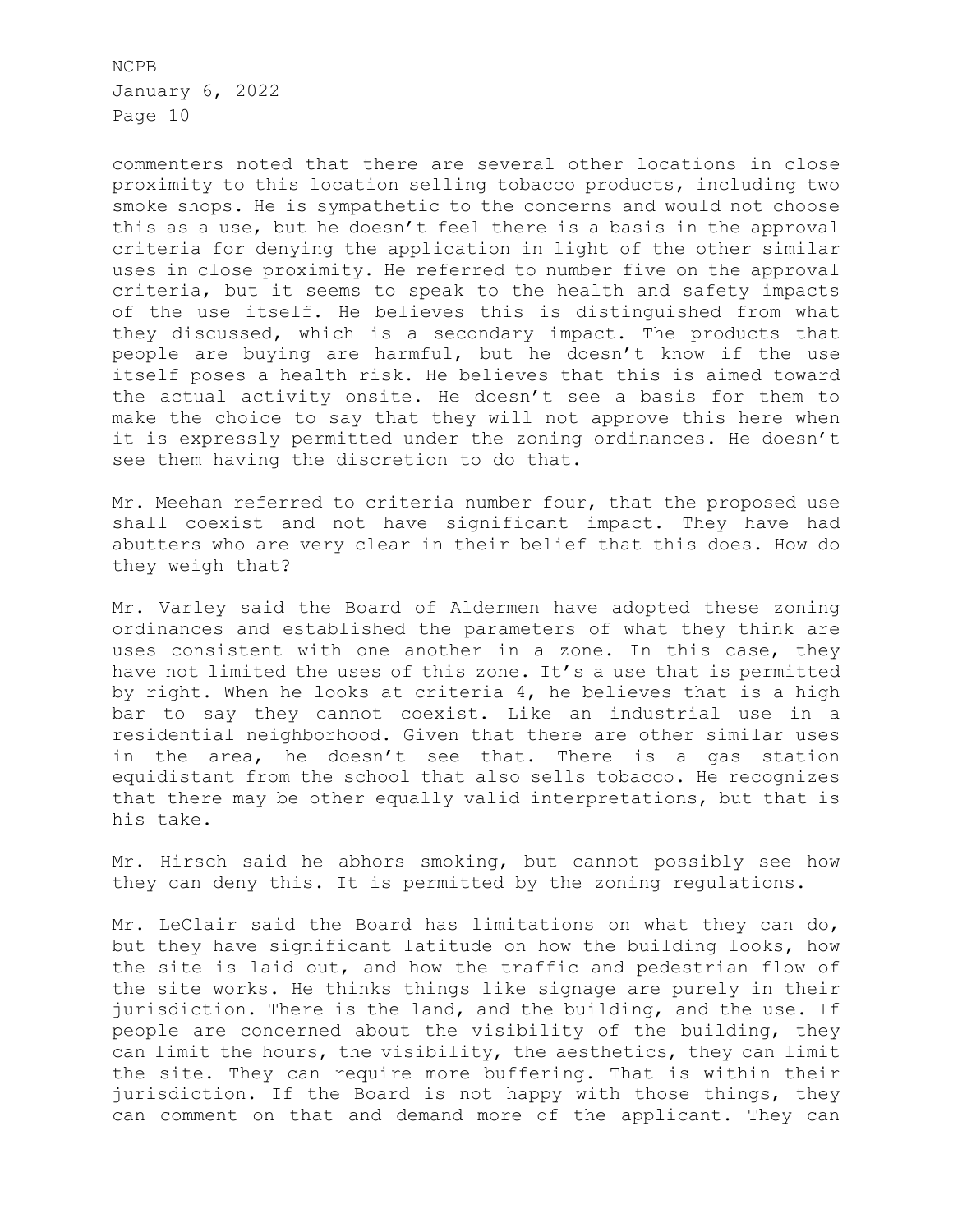disapprove of the plan because they don't have those things. It's tough to disapprove based on a use that is permitted, but they can disapprove something based on the layout of the site, the signage, or the flow. That is within the purview of the Board. They have denied plans based on buffering in the past. They are discussing voting on this plan.

Mr. Meehan said they have a document in their member folders, and criteria number four strikes him. He said the proposal has to be able to coexist with the surrounding uses. They have abutters saying it does not coexist with their use. What he is hearing is that they defer back to the zoning. If that is true, then what role do the abutters have?

Mr. Varley said there is a lot that they can do in terms of the features of the plan. He doesn't think they have the discretion to deny the use where the use is expressly permitted by the zoning ordinance. But they could certainly say they have concerns about traffic and flow onsite. They have had concerns about left turns onto Lake Street. Largely the conversation with abutters is to ask what their concerns are and how they can address them through the discretion the Board has with the land use elements of the site.

Mr. Varley said to answer his question when the abutters say that the uses can't coexist, he thinks there has to be something more objective than that. There are plenty of instances where abutters object because they don't the neighbor to remove the trees, and could frame it as not coexisting with their use. He is not suggesting that there are not legitimate concerns, but he needs something objective to say that there is a conflict between these uses.

Mr. LeClair said buffering does interplay with criteria four. They wouldn't allow an airport near a residential neighborhood without buffering. However, it is not incumbent upon the Board to come up with solutions. The Board does not have to be the solver. The plan is laid out. If they don't believe it has the land use components that make it acceptable, they don't have to solve them. The plan in front of them is the plan they are looking at.

Mr. Varley said they have to consider the particular plan in front of them. None of the abutters expressed concern about the site layout issues, with the exception of the buffering. Even with the buffering, it sounds like it's not about the buffer. It's about having a smoke shop abutting the property, period. They can require additional buffering, impose signage requirements, but they can't solve that fundamental issue.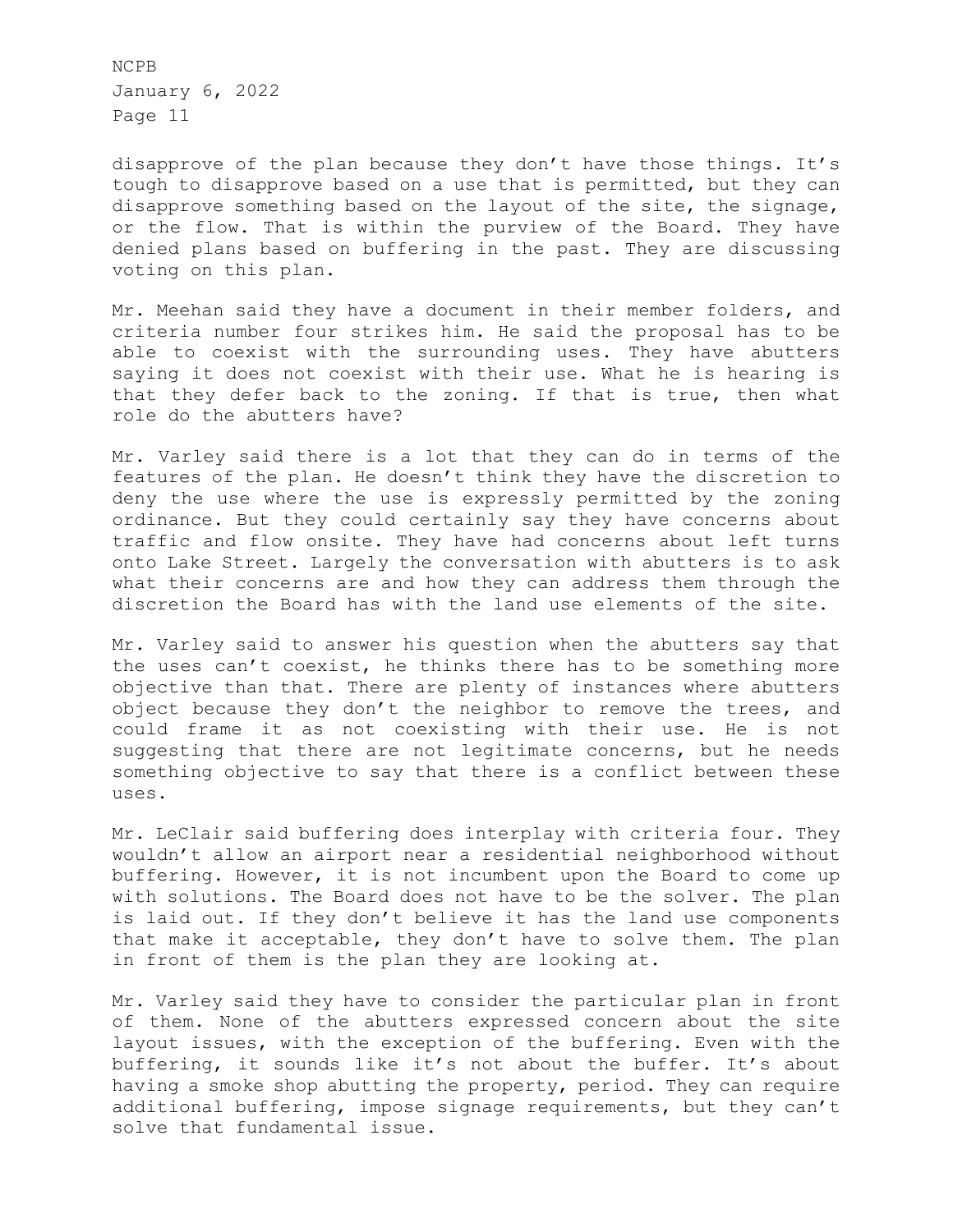Mr. Meehan said it would seem that the work done by the applicant is quite thorough in their attempt to work with abutters to address physical plan issues. There's quite an effort being made to make it viable for the neighborhood. There is an intention to make it work. The plan seems to follow the guidelines they have.

Mr. LeClair said unless there are further comments he would be looking for a motion. In regards to tabling the case, he thinks it is very comprehensive.

Mr. Varley said he doesn't think there is a basis to table. He doesn't think there is more work to be done or information to be gathered that will change the fundamental issue. He is willing to make a motion to approve, but also willing to refrain so that someone could make a motion to disapprove.

Mr. LeClair said a motion to disapprove would have to come first.

Ms. Harper said another high traffic business had come before the Board in the past for this address, and she did not approve of it because she did not like the traffic pattern. She feels the same about this plan. She does not like the left turn onto Lake Street or the general traffic in the area.

**MOTION** by Ms. Harper to deny A21-0256, on the basis that the site plan does not provide adequate means of handling on-site vehicular ingress and egress movements in relation to traffic movements along the abutting streets

**SECONDED** by Mr. Meehan

### **MOTION FAILS 2-4 (Harper, Meehan in favor)**

**MOTION** by Mr. Varley to approve New Business – Site Plan A21-0256. It conforms to §190-146(D) with the following stipulations or waivers:

- 1. The request for a waiver of §190-172, which requires building elevations for non-residential buildings, is granted, finding that the waiver will not be contrary to the spirit and intent of the regulation.
- 2. The request for a waiver of §190-275, which requires a lighting plan, is granted, finding that the waiver will not be contrary to the spirit and intent of the regulation.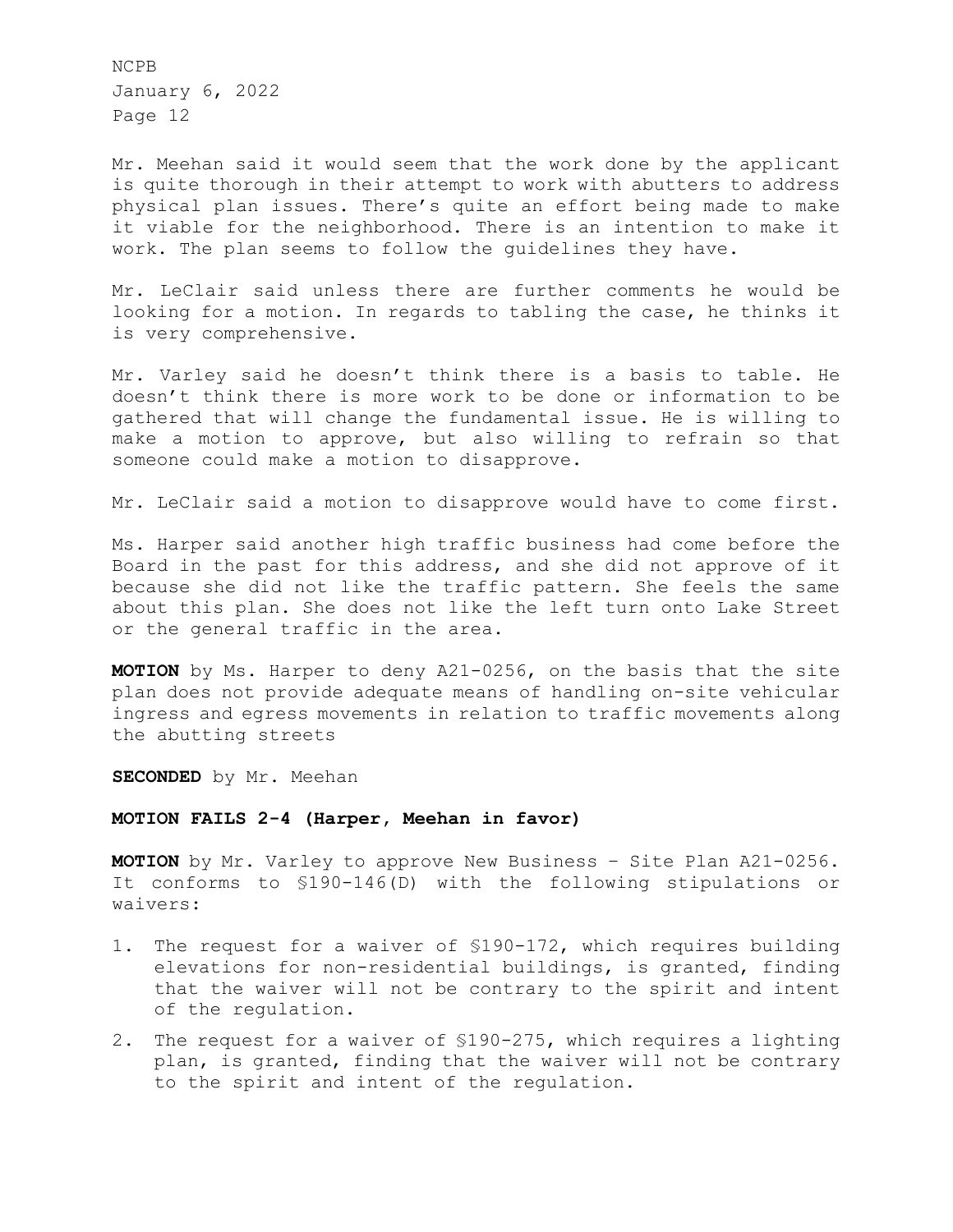- 3. The request for a waiver of §190-279(CC) and §190-214-218, which requires a stormwater report and management plan, is granted, finding that the waiver will not be contrary to the spirit and intent of the regulation.
- 4. The request for a waiver of §190-283, which requires a Traffic Impact Analysis, is granted, finding that the waiver will not be contrary to the spirit and intent of the regulation.
- 5. Prior to the Chair signing the plan, all comments in a letter from Joe Mendola, Street Construction Engineer, dated, 12/1/2021 shall be addressed to the satisfaction of the Engineering Department.
- 6. Prior to the chair signing the plan, minor drafting corrections will be made.
- 7. Prior to the Chair signing the plan, all conditions from the Planning Board approval letter will be added to the cover page of the final mylar and paper copies submitted to the City.
- 8. Prior to the issuance of a building permit, the electronic copy of the plan will be submitted to the City of Nashua.
- 9. Prior to any work on site, a pre-construction meeting shall be held and a financial guarantee shall be approved.
- 10. Prior to the issuance of a certificate of occupancy, all site improvements will be completed.

Mr. LeClair asked to add a stipulation to remove the large sign on top of the building.

Mr. Sullivan said if the sign is in compliance with the zoning ordinance, they have permission to install the sign as proposed. The Board has some signage jurisdiction, but if the sign is in compliance with the zoning ordinance it can be approved. He would caution the Board against limiting signage unless it poses a risk to health, safety, and welfare.

Mr. Varley said they are reusing the existing sign.

Mr. LeClair said yes, he was thinking in terms of aesthetics. Does the Board have grounds for aesthetics?

Mr. Sullivan said not for signage.

Mr. LeClair asked if the buffering could be reviewed by staff to limit the visibility to the adjacent property.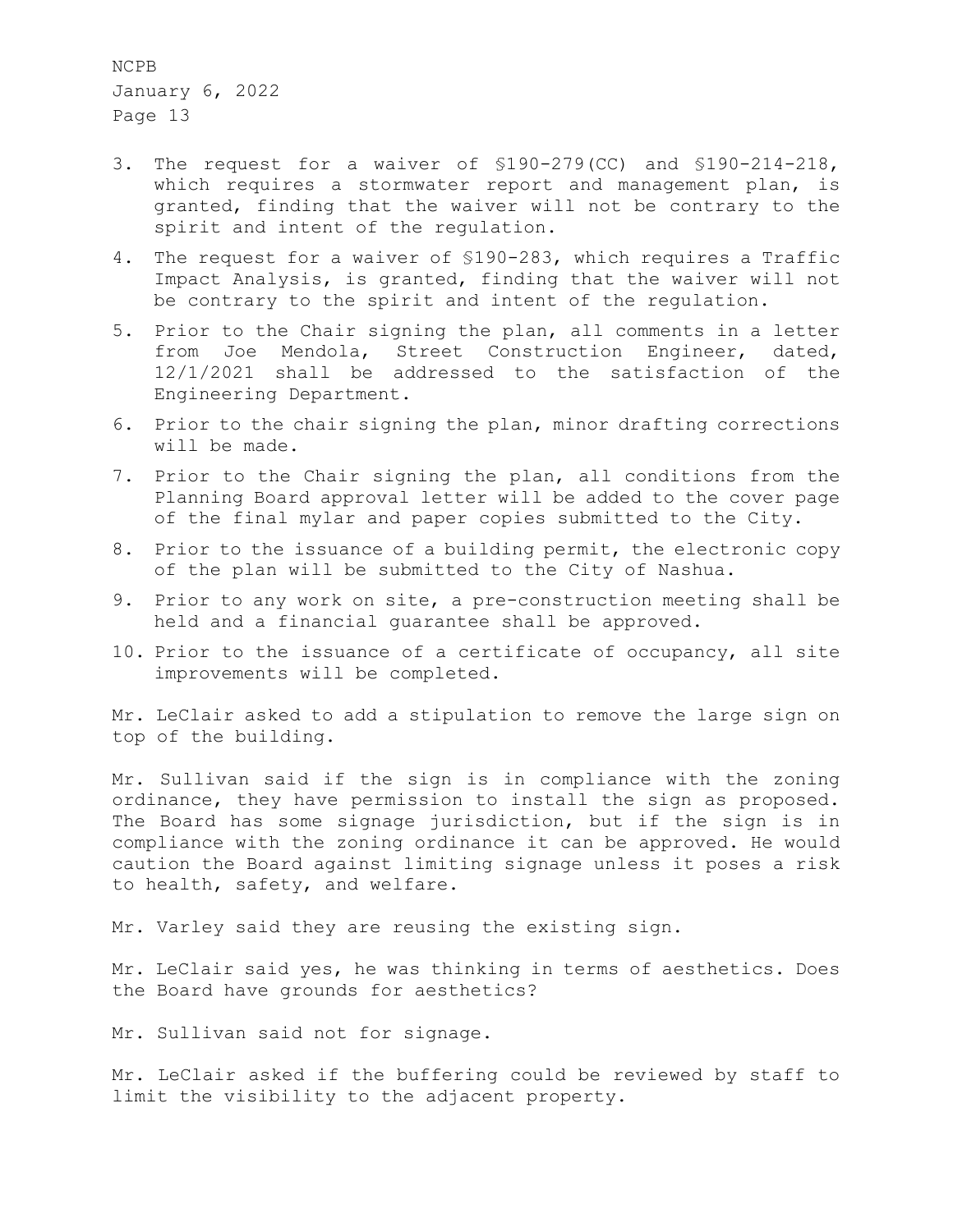Mr. Sullivan said that is an appropriate condition.

Mr. LeClair asked if they have jurisdiction on opening hours.

Mr. Sullivan said they do.

Mr. LeClair said he would like to see it open at school hours, no earlier than 9AM.

Mr. Meehan asked if there were any state requirements during the licensing process.

Mr. LeClair said they have regulated the hours of operation on many occasions.

Mr. Varley agreed to amend his motion as follows:

- 1. The request for a waiver of §190-172, which requires building elevations for non-residential buildings, is granted, finding that the waiver will not be contrary to the spirit and intent of the regulation.
- 2. The request for a waiver of §190-275, which requires a lighting plan, is granted, finding that the waiver will not be contrary to the spirit and intent of the regulation.
- 3. The request for a waiver of §190-279(CC) and §190-214-218, which requires a stormwater report and management plan, is granted, finding that the waiver will not be contrary to the spirit and intent of the regulation.
- 4. The request for a waiver of §190-283, which requires a Traffic Impact Analysis, is granted, finding that the waiver will not be contrary to the spirit and intent of the regulation.
- 5. Prior to the Chair signing the plan, all comments in a letter from Joe Mendola, Street Construction Engineer, dated, 12/1/2021 shall be addressed to the satisfaction of the Engineering Department.
- 6. Prior to the chair signing the plan, minor drafting corrections will be made.
- 7. Prior to the Chair signing the plan, all conditions from the Planning Board approval letter will be added to the cover page of the final mylar and paper copies submitted to the City.
- 8. Prior to the issuance of a building permit, the electronic copy of the plan will be submitted to the City of Nashua.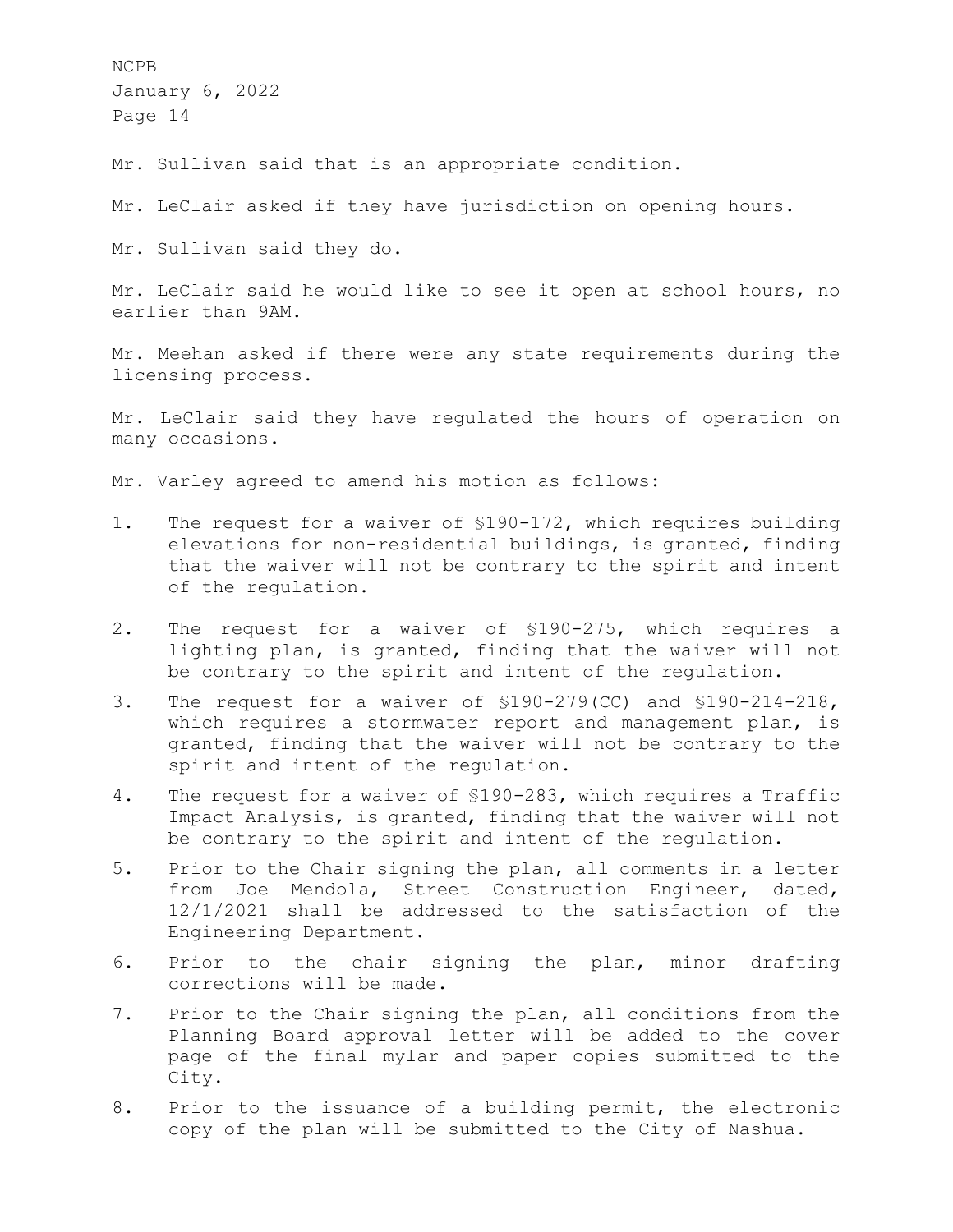- 9. Prior to any work on site, a pre-construction meeting shall be held and a financial guarantee shall be approved.
- 10. Prior to the issuance of a certificate of occupancy, all site improvements will be completed.
- 11. Work with Staff to achieve buffer compliance and limit visibility of the site from adjacent properties.
- 12. Limit the hours of operation to open no earlier than 9 AM.

**SECONDED** by Mr. Hirsch

Mr. Meehan asked what the stipulations do for the business plan itself.

Mr. LeClair said hours of operation and buffering are things within their jurisdiction.

Mr. Varley said ordinarily they might have had a discussion with the applicant as part of the public hearing. They can reopen the public hearing to get his input. Or if the Board feel it does not materially impact, they can move forward. If the applicant objects to the hour change, that doesn't mean the Board can't impose that as a requirement.

Mr. LeClair said they can vote on it.

**MOTION CARRIED 4-2 (Harper, Meehan opposed)**

### **NEW BUSINESS – CONDITIONAL USE PERMITS**

None

#### **NEW BUSINESS – SUBDIVISION PLANS**

None

### **NEW BUSINESS – SITE PLANS**

**A21-0267** Roscommon Investments, LLC (Owner) - Proposed site plan amendment to previous auto storage lot by adding a 4,980 sf auto auction building with a 1,615-sf mezzanine storage area and a vehicle storage lot. Property is located at 131 West Glenwood Street. Sheet 132 - Lot 38. Zoned "RA" Urban Residence and "HB" Highway Business. Ward 7.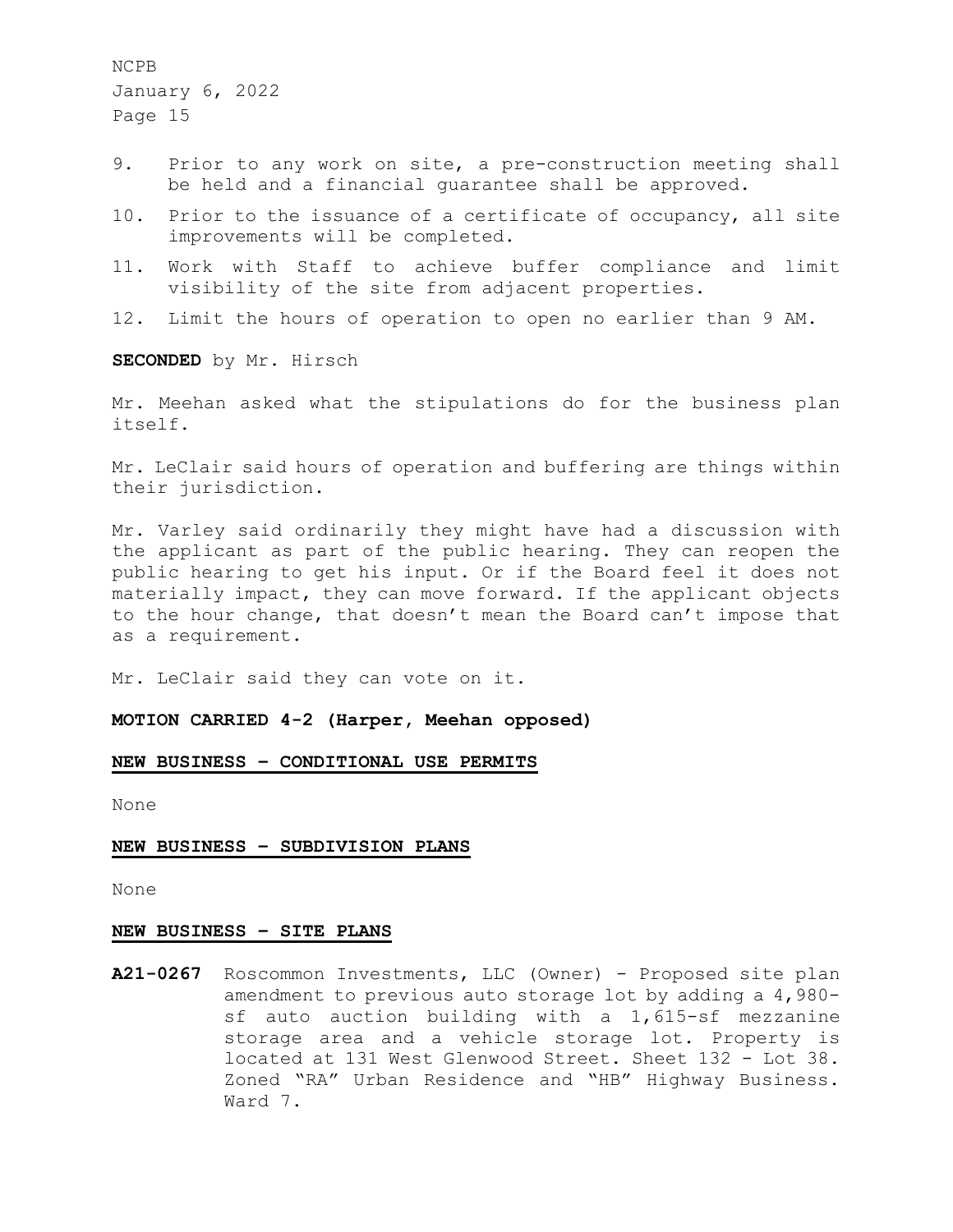**MOTION** by Mr. Hirsch that the application is complete and the Planning Board is ready to take jurisdiction

**SECONDED** by Mr. Meehan

## **MOTION CARRIED 6-0**

### Paul Chisholm, Project Manager, Keach Nordstrom Associates

Mr. Chisholm introduced himself as the representative for the applicant. He is joined by Jay Van Sciver of Tulley Automotive and architect Scott Blazek.

Mr. Chisholm said the purpose of the plan is to amend the previously approved site plan to include an addition of a 5,000 sf auto auction facility. He described the site and surrounding uses.

Mr. Chisholm said the biggest change is to the southern end of the site. The auction use itself will not be open to the public, and would be licensed wholesalers only. They will be limited to no more than 50 wholesalers at one time, 1-4 per month on the weekends. The hours would be Monday-Saturday, 8AM-5PM, and on Sunday 11AM-4PM. Another change is that employees will also need to come up to wash and prep the vehicles.

Mr. Chisholm said this change brings reduction in the total number of cars that can stored onsite, as well as parking around it. The storage will be reduced from 406 spaces to 337, with 13 parking spaces assigned to the auto auction facility, two of them being handicap accessible.

Mr. Chisholm said the changes result in a slight decrease in impervious area onsite. Stormwater infrastructure will function the same way as proposed in the previous plan. They have received comments and got an updated AOT permit for the project.

Mr. Chisholm said they have received comments from Division of Public Works and Fire, and they are ready to resubmit to both. Part of the delay was a request that they reach out to Liberty Gas to locate the gas services. West Glenwood St is under moratorium, and they are using water service from West Glenwood St. DPW was requesting confirmation that no new utilities would be coming up from West Glenwood St, and the gas will be coming from Sexton Ave through Stetson St.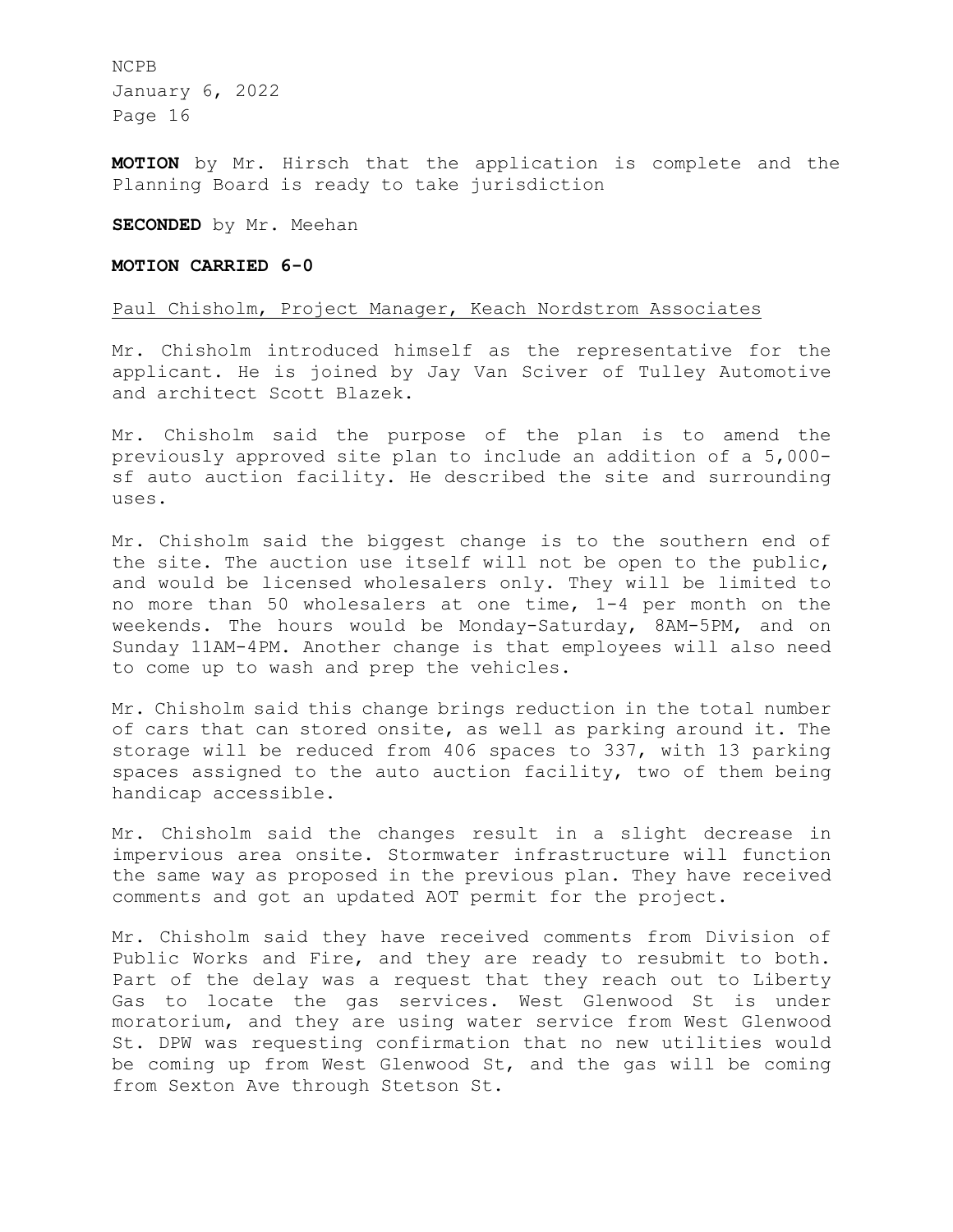Mr. Chisholm said that Fire Dept. had a few comments regarding pressure and volume in the water system. The last time they went through this process they weren't allowed to do any hydric flow tests due to the drought, and that has changed over the last year. Pennichuck was able to get out there and do the test, and they are working with Fire Dept. to determine if this is adequate or needs anything additional.

Mr. Chisholm said they received correspondence from an abutter, and addressed the five points contained in the letter. Access is only from West Glenwood St because there were easements required for a new road on Sexton Ave that they could not obtain. He said offloading will not occur in the Right of Way, and will happen onsite. The auto auctions will be mostly 2 times a month, mostly on Saturdays between 8-5. West Glenwood will be repaired to a like new road after construction. These will be dealer only auctions. They are no longer proposing the mezzanine as well for reasons of life safety.

Mr. Chisholm said this application includes two waivers, as outlined in the staff report.

### Scott Vlasak, Project Architect, Bruce Hamilton Architects

Mr. Vlasak introduced himself to the Board. He gave a brief presentation of the proposed building elevations and architectural features.

Mr. LeClair asked if there were any mechanical units on the roof, and if they would be screened.

Mr. Vlasak said he doesn't know, because the HVAC design has not been completed. The general intent would be to minimize view of rooftop units to the maximum extent possible.

Mr. LeClair asked if he would be amenable to a stipulation.

Mr. Vlasak said he thinks that is already included.

Mr. LeClair said it is, but they don't always have the greatest adherence to that requirement. They will see this roof a lot.

Mr. Vlasak said understood. Where the building sits on the site and West Glenwood St, visibility by the public will be somewhat minimal.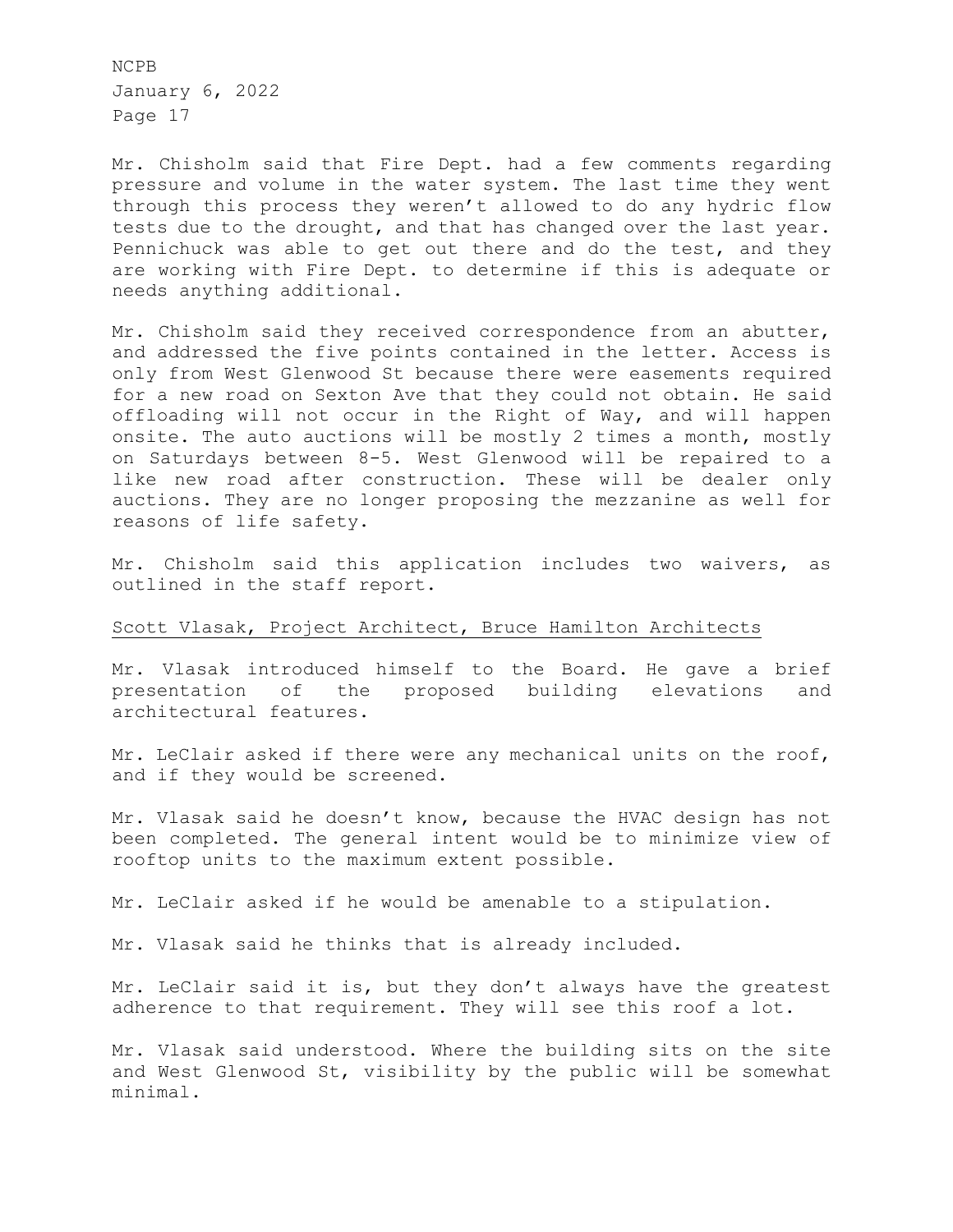Mr. LeClair said he was thinking of the visibility from the highway.

Ms. Harper asked how many vehicles they anticipate coming through the auction each week.

Mr. Vlasak said he doesn't know.

Ms. Harper asked if these are cars being auctioned from their own inventory, or open to any dealer.

Mr. Chisholm said it's about 100 vehicles for auction.

Mr. Meehan said access is through West Glenwood Street. He saw a note that if the usage shifted they would have to have a second point of access. Where would that be, or are they not worried about it?

Mr. Chisholm said the Fire Dept. was ok from a life safety perspective due to the fact that it's a private site. It's not open to the public. Their concern is if that ever changed to public, they would want a secondary access. The obvious way would be through Stetson Ave and Sexton Ave. There is a driveway there, in poor shape, but they would improve it. Back when the auto body shop was proposed, it was intended to become a full road. But that is not needed at this point, and if any change in use or expansion were to happen they would be back in front of the Board with an amended site plan. It would be dealt with at that time.

#### **SPEAKING IN FAVOR**

None

#### **SPEAKING IN OPPOSITION**

None

#### **PUBLIC MEETING**

Mr. LeClair closed the public hearing and moved into the public meeting. They have seen this application a couple of times, and the most of the site is as originally planned. He doesn't have any concerns. The building is not open to the public, and the material changes look reasonable and consistent with other buildings close by.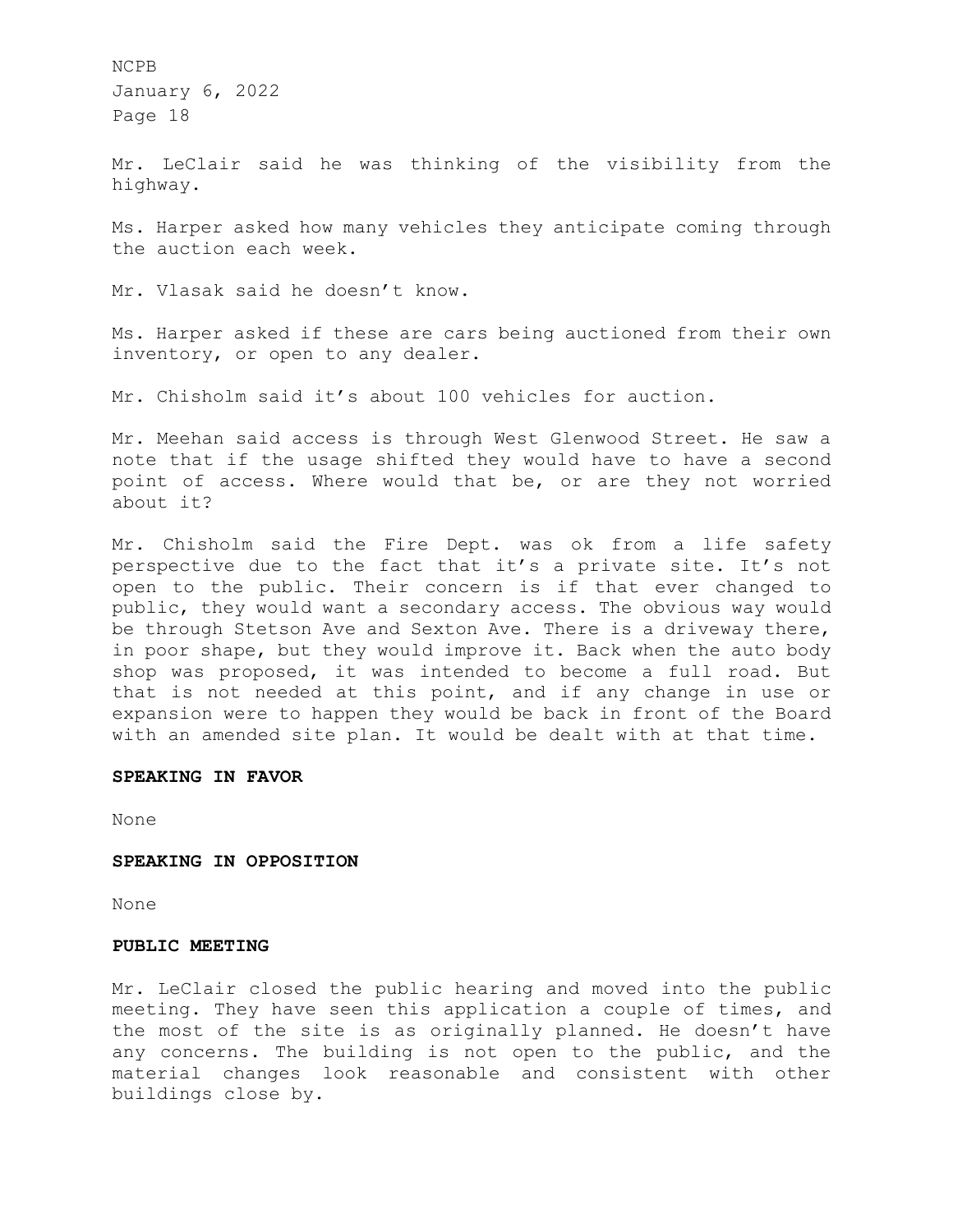Mr. McPhie asked the applicant if he was aware of the requested traffic contribution.

Mr. Chisholm said yes, that is fine.

Mr. Sullivan said they would need to add a stipulation.

Mr. McPhie provided further clarification on the proposed stipulations.

**MOTION** by Mr. Varley to approve New Business – Site Plan A21-0267. It conforms to §190-146(D) with the following stipulations or waivers:

- 1. All prior conditions of approval are incorporated herein and made part of this plan, unless otherwise determined by the Planning Board.
- 2. The request for a waiver of §190-279(EE), which requires existing conditions to be shown on adjacent properties is granted, finding that the waiver will not be contrary to the spirit and intent of the regulation.
- 3. The request for a waiver of §190-172(D)(4)(c), which requires better quality façade materials as stated in the ordinance is granted, finding that the waiver will not be contrary to the spirit and intent of the regulation.
- 4. Prior to the Chair signing the plan, all minor drafting corrections will be made.
- 5. Prior to the Chair signing the plan, all comments in a letter from Joseph Mendola, Street Construction Engineer dated December 20, 2021 shall be addressed to the satisfaction of the Engineering Department.
- 6. Prior to the Chair signing the plan, all comments in an email from Mark Rapaglia, Nashua Fire dated November 3, 2021 shall be addressed to the satisfaction of the Fire Department.
- 7. Cars cannot be unloaded to the lot from Daniel Webster Highway and West Glenwood Drive.
- 8. Prior to recording of the plan, all conditions from the Planning Board approval letter will be added to the final Mylar and paper copies submitted to the City.
- 9. Prior to recording the plan, the electronic file of the plan shall be submitted to the City of Nashua.
- 10. Any new easements will be submitted to Planning staff ahead of the Nashua Planning Board meeting for review by City Staff.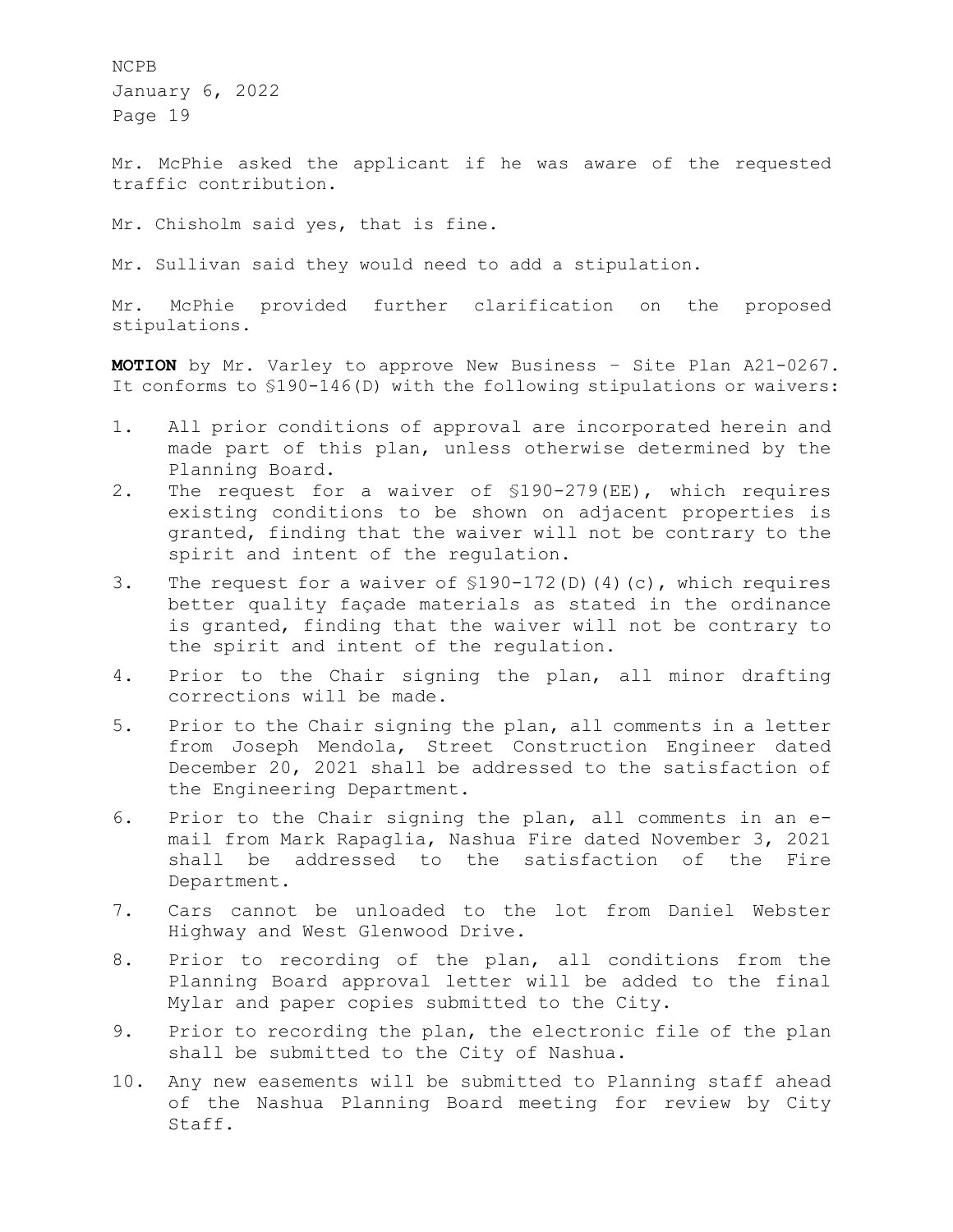- 11. Update Alteration of Terrain Permit -1889 so the project reflects an auto auction site not Auto Body Shop.
- 12. Prior to any work, a pre-construction meeting shall be held and a financial guarantee shall be approved.
- 13. Prior to the issuance of the Certificate of Occupancy, an updated as-built plan locating any new driveways, utilities, and landscaping shall be completed by a professional New Hampshire licensed engineer or surveyor and submitted to Planning and Engineering Departments. The as-built plan shall include a certification by a NH licensed professional engineer that all construction was generally completed in accordance with the approved site plan and applicable regulations.
- 14. Prior to the issuance of the Certificate of Occupancy, all on-site improvements shall be substantially completed, provided that paving may be completed to base course and landscaping may be completed as seasonally permitted; and further provided that a financial guarantee will be required for any work remaining.
- 15. Prior to the Chair signing the plan a contribution of \$4,200 will be made to the Daniel Webster Highway corridor account as indicated in an e-mail from Wayne Husband, Senior traffic engineer, dated January 6, 2022.

**SECONDED** by Mr. Hirsch

## **MOTION CARRIED 6-0**

**A21-0286** Amerco Real Estate Company (Owner) - U-Haul Company of Eastern Massachusetts (Applicant) - Application and acceptance of proposed site plan amendment to expand existing U-Haul facility by adding 6,000 square feet of storage units. Property is located at 11 Northwest Boulevard. Sheet 1 - Lot 38. Zoned "PI" Park Industrial. Ward 2.

**MOTION** by Mr. Meehan that the application is complete and the Planning Board is ready to take jurisdiction

**SECONDED** by Mr. Hirsch

### **MOTION CARRIED 6-0**

Earl Blatchford, Project Manager, Hayner Swanson Inc.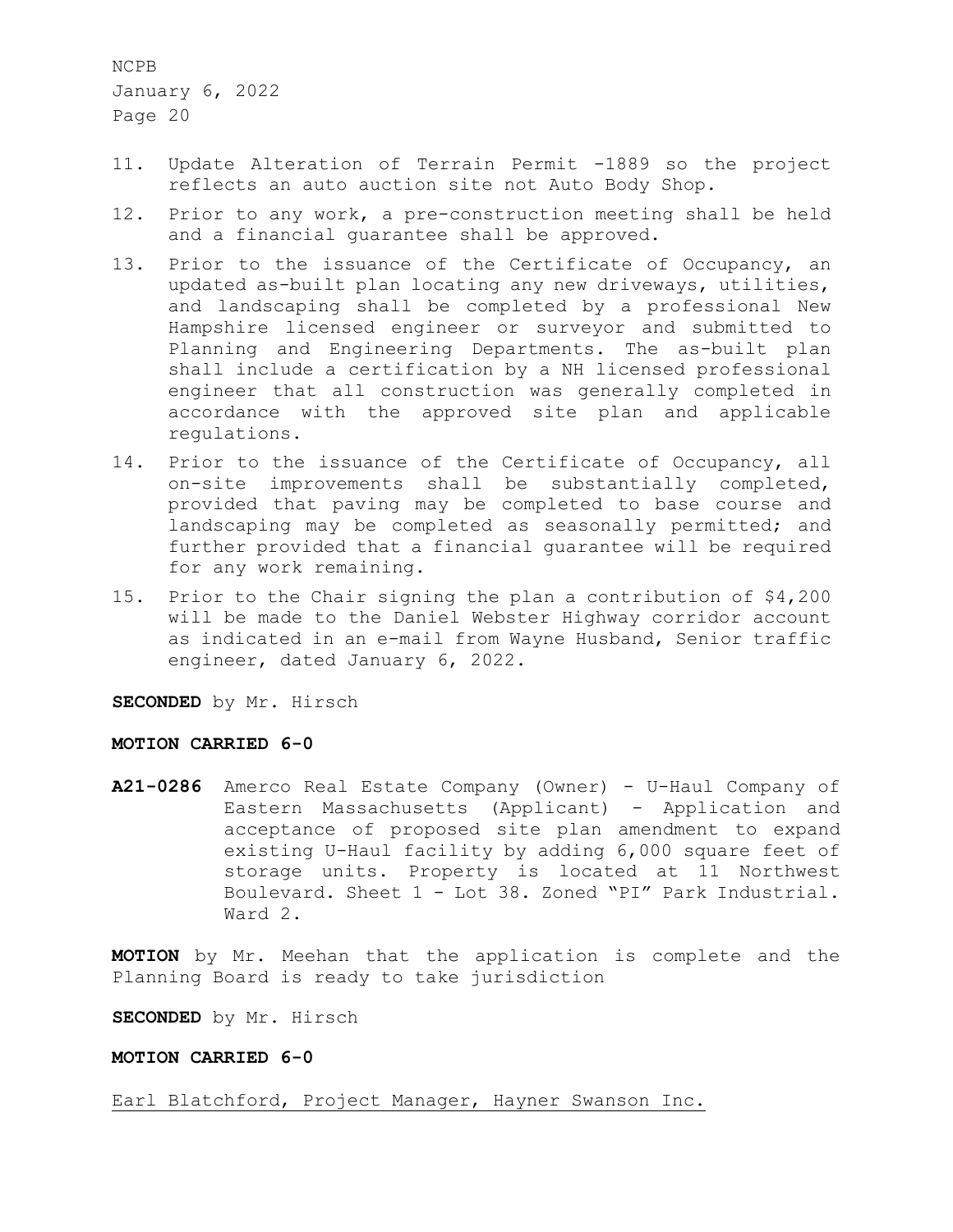Mr. Blatchford introduced himself as the representative for the applicant. With him is Scott Chase of U-Haul via Zoom. He provided clarification to the case description and said the proposed expansion would be 7,000-sqft, not 6,000.

Mr. Blatchford said the purpose of the application is to amend the site plan to change the use from truck and trailer leasing as the primary use, to self-storage as the primary use with a minor use of truck and trailer leasing.

Mr. Blatchford described the existing conditions onsite and the surrounding properties. He said this property borders Pennichuck Brook, which has a 75-ft Prime Buffer and 150-ft Conservation Zone, plus a 250-ft Shoreland Protection buffer. There is also a drainage swale to the southern end of the site that has become a jurisdiction wetland over time, and now has a 20-ft buffer. Everything they are proposing does not touch those buffers. He described lot dimensions, onsite features, and utilities.

Mr. Blatchford described the proposed changes. They propose to add 2,500-sqft of paving, and bring in factory built storage unit buildings. They are proposing 7,000-sqft of new storage buildings, mostly 100-sqft in size. The two existing 420-sqft storage trailers will remain onsite. He described the supplemental lighting and landscaping proposed.

Mr. Blatchford said the existing drainage swale to the west is fairly silted and hasn't been maintained. They are proposing to reexcavate and direct it to a proposed rain garden. They have a minor increase in stormwater flow, and this will go towards mitigating and treating that flow. This will be a self-service facility, open 24/7, 7 days/week. It's a low impact use.

Mr. Blatchford showed the Board proposed architectural elevations. He described the units in detail.

Mr. Blatchford said there are no zoning or conservation issues associated with this proposal, and they have addressed all Planning comments submitted. They received Engineering comments and have responded to them today. There are a couple of minor notes to add, which they will do after the meeting. Fire Dept. had no comments. Traffic Dept. requested an Amherst St corridor contribution, which they are amenable to. Because this is within the Water Supply Protection District, Don Ware from Pennichuck Water Works reviewed the plan and approved it.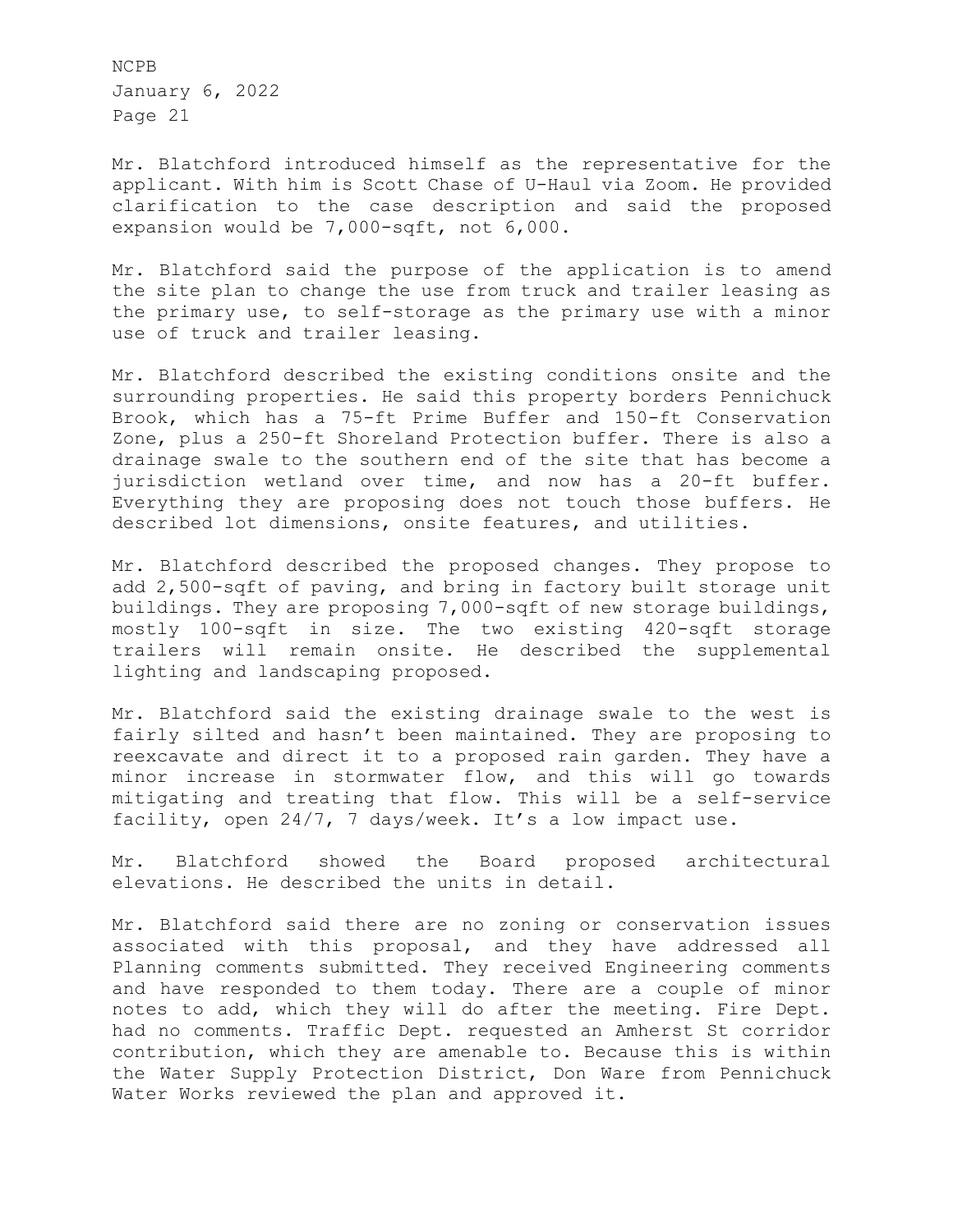Mr. Blatchford said they are requesting three waivers, as detailed in the staff report. He explained them to the Board at great length.

Mr. LeClair asked if no hazardous materials were allowed to be stored in these units.

Mr. Blatchford said correct.

Mr. LeClair asked if this is a policy, or would need to be included on the plan.

Mr. Sullivan said the Board could request that a note reflecting the Water Supply Protection District standards be added to the plan. It is inherent with the zoning district as it exists. He doesn't believe that they need to.

Mr. LeClair asked if this is a policy for U-Haul.

Scott Chase, U-Haul Company of Eastern Massachusetts

Mr. Chase said it's in their rental contract that no hazardous materials can be stored in these units.

## **SPEAKING IN FAVOR**

None

## **SPEAKING IN OPPOSITION**

None

#### **PUBLIC MEETING**

Mr. LeClair closed the public hearing and moved into the public meeting. He said it is low impact, and pretty consistent with the parcels around it. It seems to be a good use.

Ms. McGhee provided clarification on the dates contained in the staff report.

**MOTION** by Mr. Meehan to approve New Business – Site Plan A21-0286. It conforms to §190-146(D) with the following stipulations or waivers:

1. The request for a waiver of § 190-172, which requires certain building elevations for slightly sloped shed roofs and specific color scheme, is granted, finding that the waiver will not be contrary to the spirit and intent of the regulation.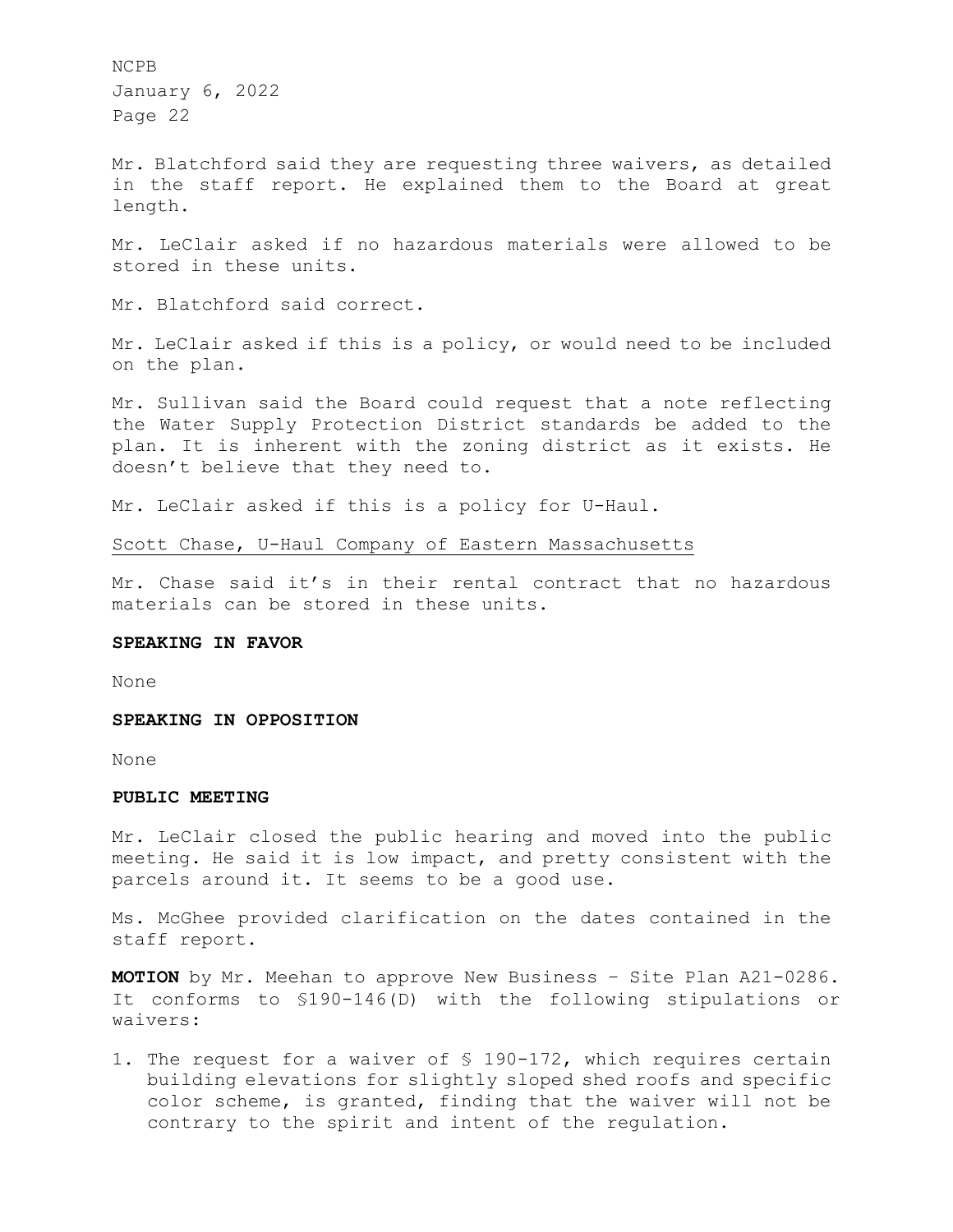- 2. The request for a waiver of § 190-198, which requires a minimum, number of parking spaces, is granted, finding that the waiver will not be contrary to the spirit and intent of the regulation.
- 3. The request for a waiver of § 190-279 EE, which requires showing existing conditions off site, is granted, finding that the waiver will not be contrary to the spirit and intent of the regulation.
- 4. Prior to the Chair signing the plan, any minor drafting corrections will be made to the plan.
- 5. Prior to the Chair signing the plan, all conditions from the Planning Board approval letter will be added to the cover page of the final mylar and paper copies submitted to the City.
- 6. Prior to the Chair signing the plan, all comments in a letter from Joe Mendola, Street Construction Engineer dated January 3, 2022 shall be addressed to the satisfaction of the Division of Public Works.
- 7. Prior to the pre-construction meeting, the applicant shall make a \$2,600 contribution to the Amherst Street Traffic corridor account.
- 8. Prior to the issuance of a building permit, the electronic copy of the plan will be submitted to the City of Nashua.
- 9. Prior to the issuance of a building permit, stormwater documents will be submitted to City staff for review and recorded at the applicant's expense.
- 10.Prior to the issuance of a certificate of occupancy, all site improvements shall be completed.
- 11.Prior to any work and a pre-construction meeting, a financial guarantee shall be approved.

**SECONDED** by Mr. Bollinger

#### **MOTION CARRIED 6-0**

**A21-0287** Cash Max Properties, LLC (Owner) - Application and acceptance of proposed site plan amendment to change the use from 358 square foot of residential to retail convenience store use and to formally classify the 1,518 SF existing residential unit as legally non-conforming. Property is located at 136 East Hollis Street. Sheet 40 - Lot 15.Zoned "GI" General Industrial & "TOD" Transit Oriented Development Overlay District. Ward 7.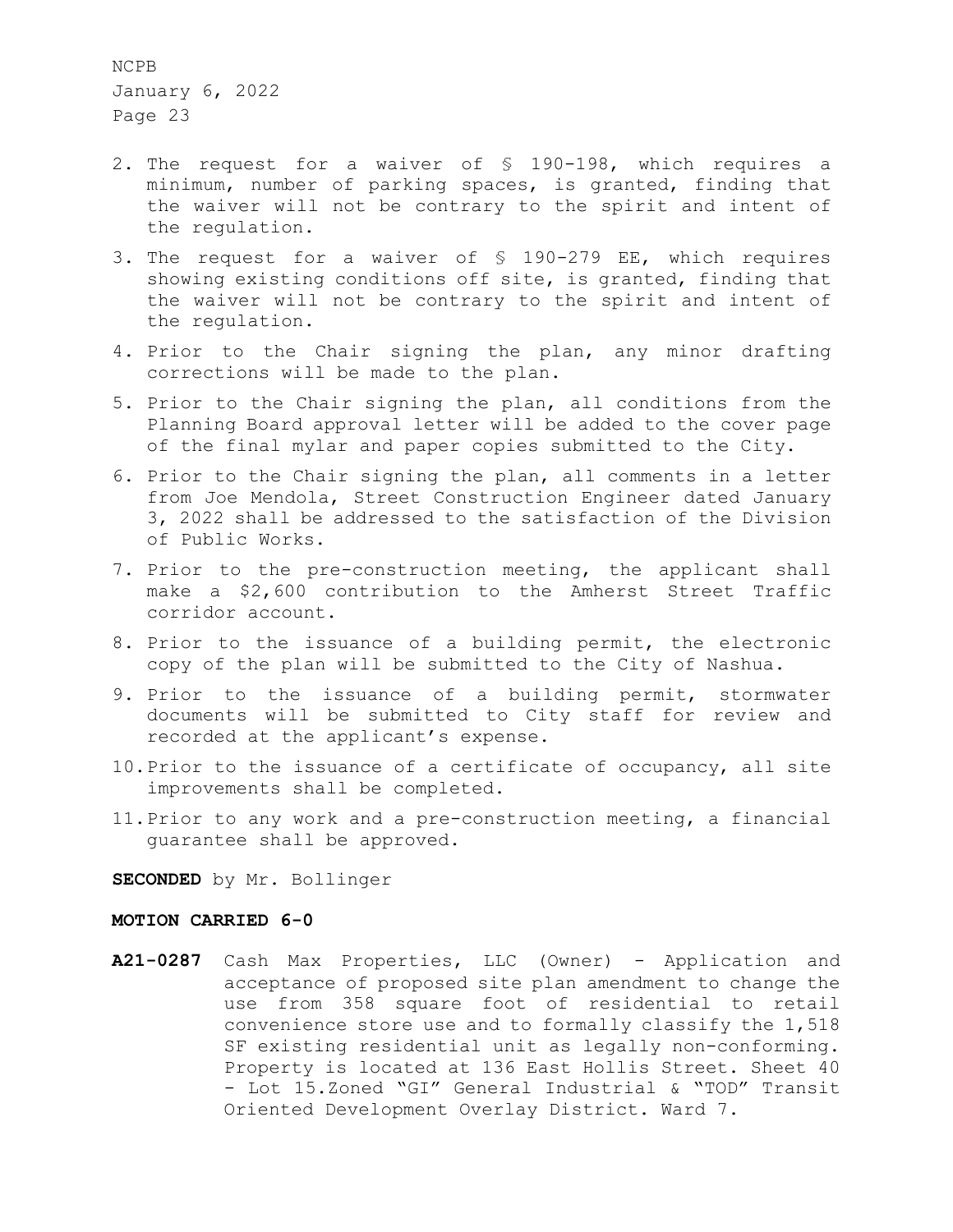**MOTION** by Mr. Hirsch that the application is complete and the Planning Board is ready to take jurisdiction

**SECONDED** by Mr. Varley

## **MOTION CARRIED 6-0**

## Steve Auger, Project Manager, Hayner Swanson Inc.

Mr. Auger introduced himself as the representative for the owner. Joining him is the owner Kendraj Krishnakumar, and Atty. Andrew Prolman from Prunier & Prolman.

Mr. Auger said they are seeking site approval to amend the site plan. They want to change the use of 358-sqft of residential to a convenience store use, and classify the existing 1,518-sqft residential unit as residential use.

Mr. Auger described the lot and surrounding properties. This property is within the General Industrial zone, the Transit Overlay. The abutting lots are a mix of commercial and residential uses.

Mr. Auger described the site history. On September 20, 1999, under a different site plan this property received a variance for three parking spaces where eleven are required. Those three spaces are in the back portion of the lot, onto C Street. At that meeting, a special exception was granted to expand a nonconforming use, a scuba diving shop. The site plan, approved in 2000, included a one-story addition that was to house an indoor diving pool. When the dive shop vacated the site the building addition was converted to a residential unit, most likely not legally. They would like to formally classify it as residential to bring it into compliance.

Mr. Auger said there are three residential units, and each unit gets one parking space. The building is totally vacant right now, and the lease will allow for only one parking space. He indicated the proposed floor plan changes on the plan. They are reshuffling some things, but will still have a convenience store and three residential units.

Mr. Auger said they are proposing no physical changes to the site except for 70-sqft of pavement to make the parking spaces conform to modern standards. There is a small increase of impervious area, but will be insignificant and have no effect on the site.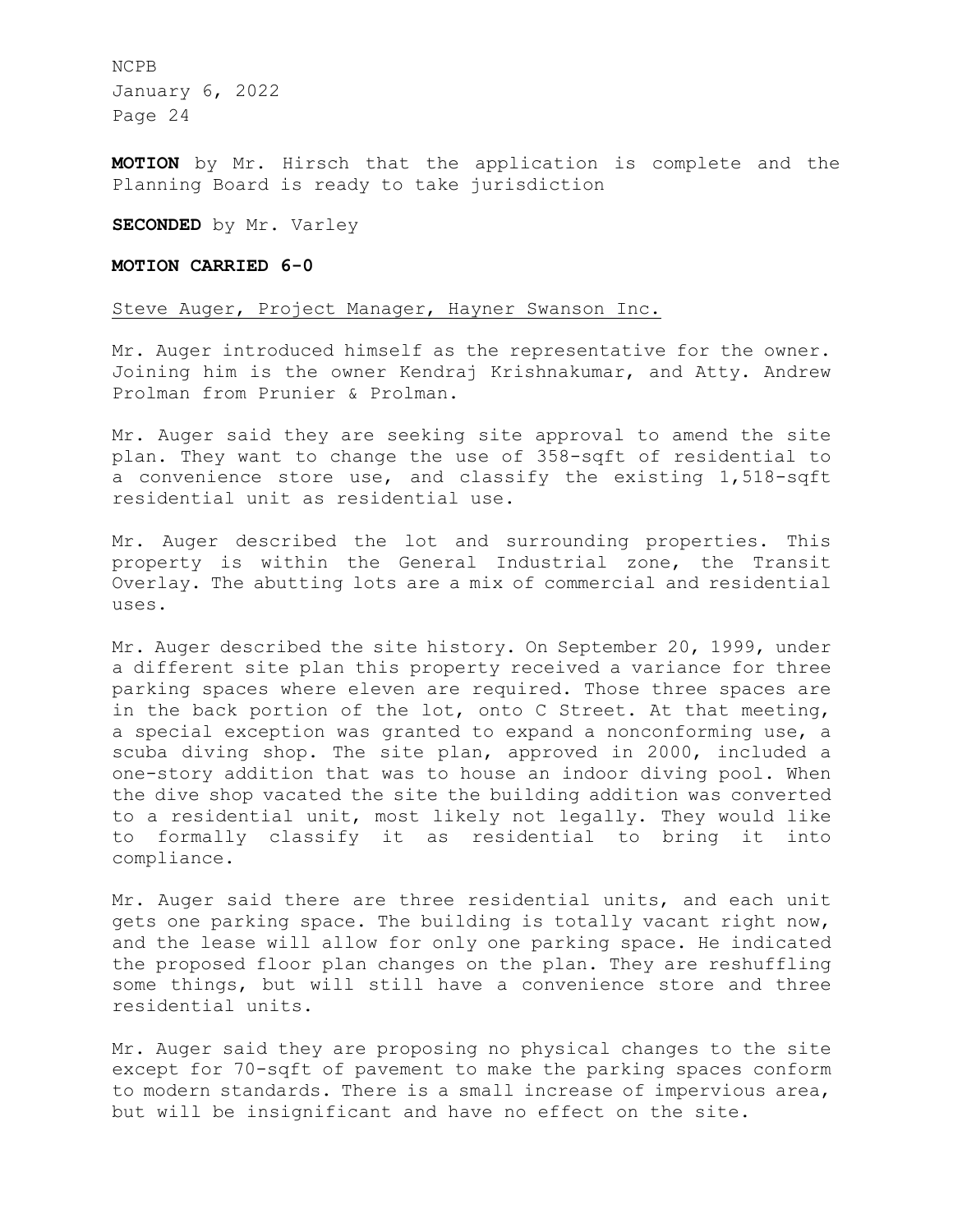Mr. Auger said this property is within the Transit Overlay District, which requires a site plan suitability report. He provided an overview of the seven criteria, as contained in the submitted report.

Mr. Auger said they have received comments from Fire Dept., and they have no issue with the plan. They have responded to Engineering comments, and will resubmit a plan with the revised comments. They received comments from Traffic Dept. requesting a contribution to the East Hollis St Corridor fund, which they are amenable to.

Mr. Auger said they are requesting one waiver, as detailed in the staff report. The site is being developed in accordance with the Land Use Code. The recommended conditions are acceptable to his client, and they respectfully seek approval.

Mr. Varley asked if the retail use will be consistent with what was there previously.

Mr. Auger said yes. The space was a convenience retail use in the past.

Mr. Meehan said this is an eyesore in the neighborhood. Are there proposed improvements intended for the exterior?

Mr. Auger said landscaping is something his client can do. He can consult with his client further.

*\*Brief Pause\** 

Mr. Auger said yes, exterior improvements are in his client's plans. He is currently doing interior renovations to improve the units, but cleaning up the outside is on his to-do list.

Ms. Harper asked if there are any other approvals they need to seek.

Mr. McPhie said they may need to apply for building permits to make sure everything is hooked up properly. The Fire Dept. has inspected it for access.

### **SPEAKING IN FAVOR**

None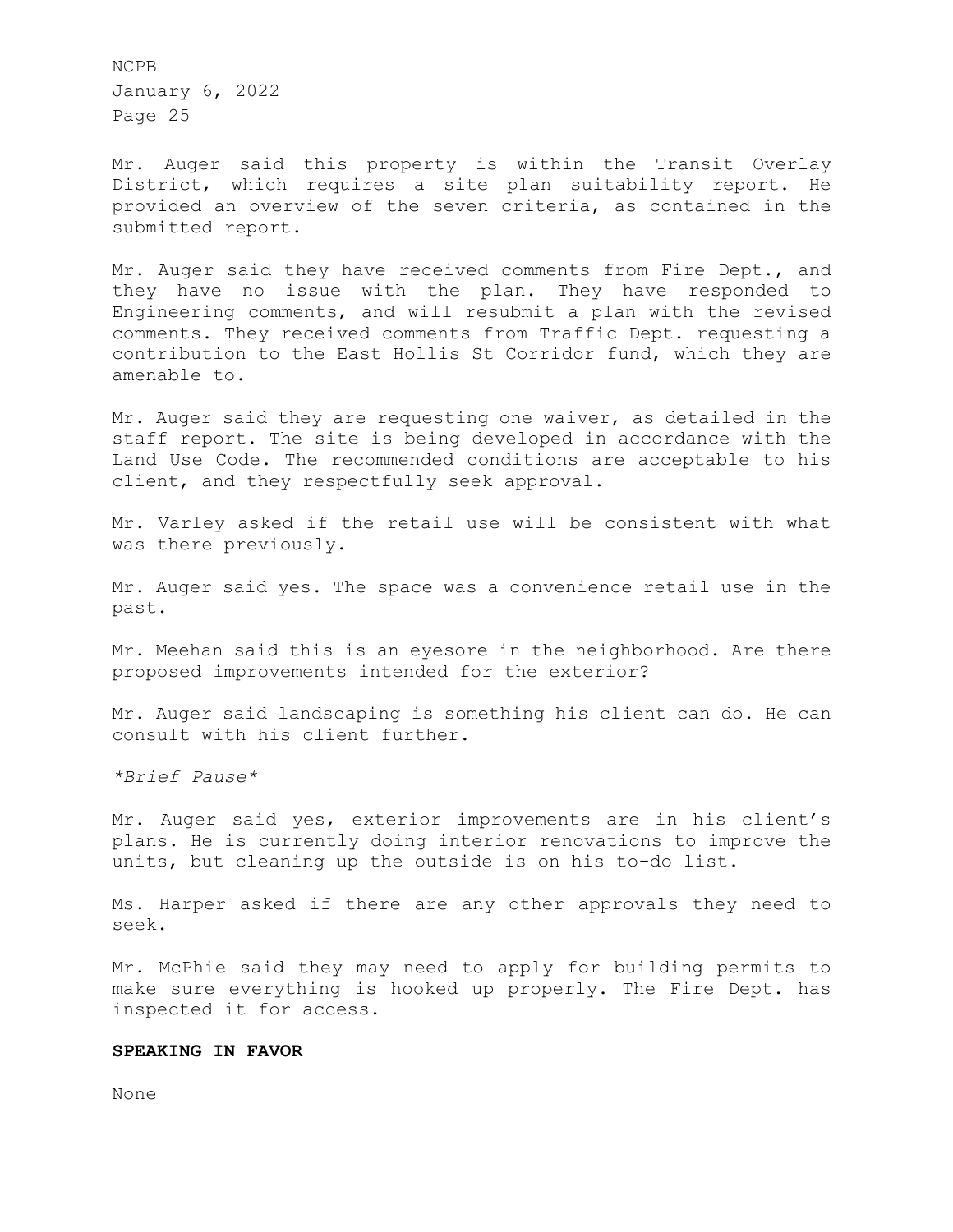## **SPEAKING IN OPPOSITION**

None

## **PUBLIC MEETING**

Mr. LeClair closed the public hearing and moved into the public meeting. He said this plan seems like a good idea and an improvement to the site would be a positive impact. He is in favor of it.

Mr. McPhie provided clarification of the proposed stipulations.

**MOTION** by Mr. Bollinger to approve New Business – Site Plan A21- 0287. It conforms to §190-146(D) with the following stipulations or waivers:

- 1. The request for a waiver of NRO § 190-279 (EE) which requires existing conditions to be shown on adjacent parcels, is granted, finding that the waiver will not be contrary to the spirit and intent of the regulation.
- 2. Prior to the Chair signing the plan, all conditions from the Planning Board approval letter will be added to the cover page of the final mylar and paper copies submitted to the City.
- 3. Prior to the Chair signing the plan all minor drafting corrections will be made.
- 4. Prior to the Chair signing the plan, all comments in a letter from Joe Mendola, Street Construction Engineering, dated January 4, 2022 will be addressed to the satisfaction of the Division of Public Works.
- 5. Prior to the Chair signing the plan a contribution of \$5,600 will be made to the East Hollis Street Corridor Account as indicated in an e-mail from Wayne Husband, Senior traffic engineer, dated January 4, 2022.
- 6. Prior to the Chair signing the plan Stormwater documents will be submitted to Planning staff for review and recorded with the plan at the applicant's expense.
- 7. Prior to any work, a pre-construction meeting shall be held and a financial guarantee shall be approved.
- 8. Prior to the issuance of a certificate of occupancy, all off-site and on-site improvements will be completed.